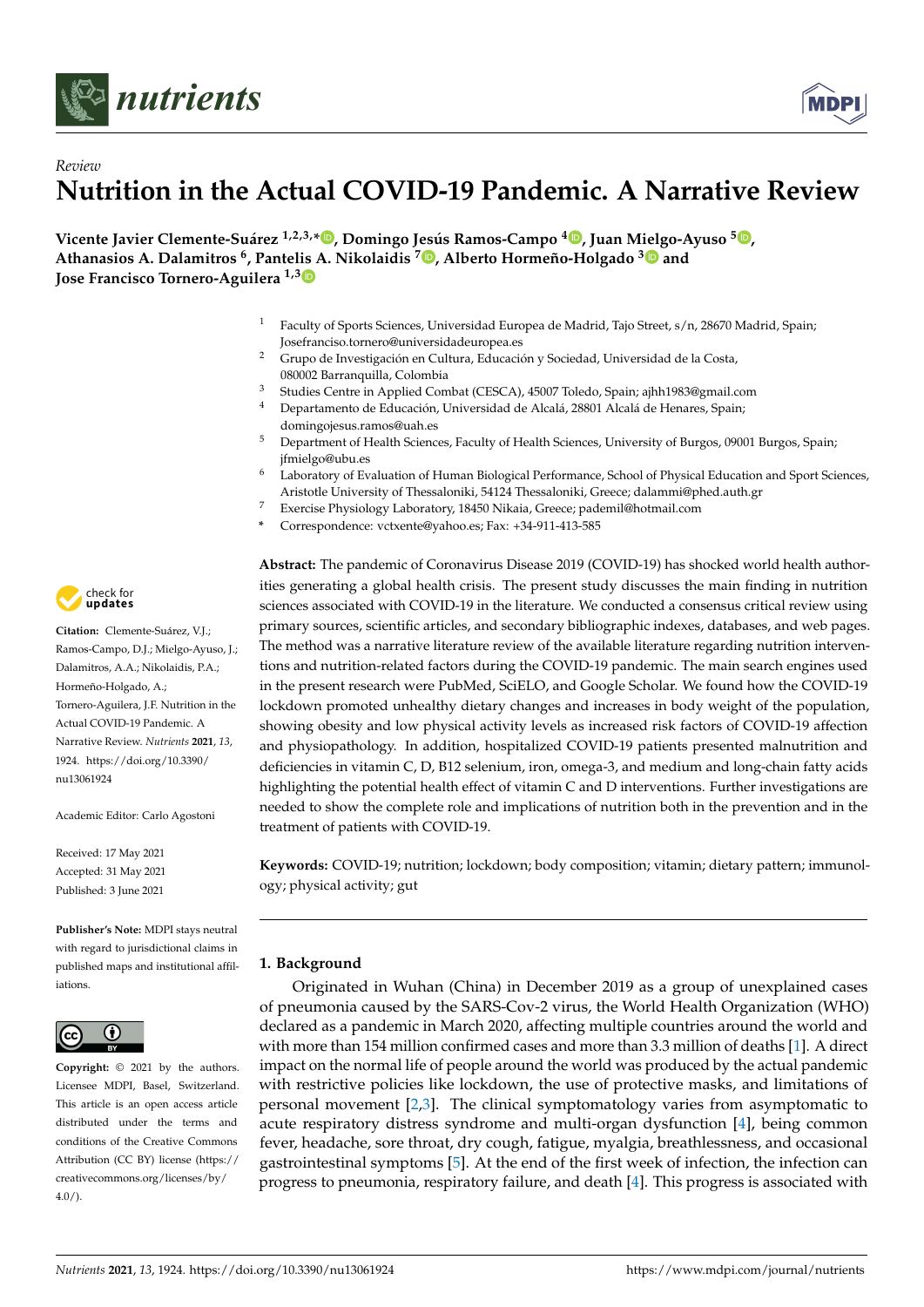an extreme rise in inflammatory cytokines such as GCSF, IP10, MCP1, MIP1A, IL-2, IL-7, IL-10, and TNF $\alpha$  [\[4\]](#page-13-3). Also, eosinophilic cell blood count seems to have a major role in COVID-19 diagnosis and prognosis [\[6\]](#page-13-5). Different factors associated with socioeconomic status, age, sex, and race have been investigated concerning COVID-19 [\[7](#page-13-6)[–10\]](#page-13-7). One of them, which plays a fundamental role in the subject's immune status and its response to disease, is nutrition. Nutritional intervention during the COVID-19 pandemic has revealed different ways of acting with different results. To present the actual knowledge about nutrition in the actual COVID-19 pandemic, we conducted the present research. Then, this study is a narrative review with the aim of collecting published literature and articles regarding dietary patterns, body composition, nutritional deficiencies, vitamin interventions, dietary patterns, nutrition, and physical activity in the COVID-19 pandemic.

#### *Search Methods and Strategies for Research Identification*

The protocol used consisted of a literature search, using primary sources, like scientific articles, and secondary like; bibliographic indexes, databases, and web pages. We used PubMed, Embase, SciELO, Science Direct Scopus, and Web of Science employing MeSHcompliant keywords including COVID-19, Coronavirus 2019, SARS-CoV-2, 2019-nCoV, Nutrition, Diet, Dietary Patterns, Body Compositions, Vitamin, Nutritional, Immunology, Physical Condition, and Physical activity. We used articles published from 1 February 2020 till 13 April 2021, although previous studies were included to explain some information in several points of the review. The following exclusion criteria were used: (i). studies with old data (out of the COVID-19), (ii). present inappropriate topics, being not pertinent to the main focus of the review, (iii). Ph.D. dissertations, conference proceedings, abstracts, unpublished studies, and books. We included all the articles that met the scientific methodological standards and had implications with any of the subsections in which this article is distributed, nutrition and COVID-19. The information treatment was performed by the seven authors of the review. Finally, articles were discussed by the authors to write the present review. A total of 4533 papers were retrieved from the above bibliographic searches, and 2904 papers were removed after the publishing period inclusion criteria. 132 papers were removed as duplicates, and 1472 were rejected after reviewing paper titles and abstracts. The final 157 papers were read to be considered relevant to the search criteria and appropriate for assessing our research objective.

## **2. Dietary Patterns in COVID-19 Pandemic Lockdown**

The COVID-19 lockdown has affected the dietary habits and nutritional patterns of the different countries affected. In this way, some discrepancies according to the type and duration of the home confinement, the cultural and social tendencies of the countries, the age of the sample analyzed, and the level of previous obesity have promoted different conclusions. Specifically, in Spain, it has been reported that the diet conducted during the lockdown had a larger energy intake and lower nutritional quality than the pre-COVID-19 eating patterns [\[11\]](#page-13-8). This study found that people consume 539 kcal more than the recommendation during the COVID-19 lockdown, presenting the food ingested with lower nutritional quality [\[11\]](#page-13-8). In addition, in comparison with the same period in 2019, an increase of 6% of daily intake was found with ingestion of 2509 kcal during the COVID-19 home confinement. In this line, a study conducted in Poland's population showed how people ate and snacked more during the lockdown, being these tendencies more frequent in overweight and obese individuals [\[12\]](#page-13-9). One possible reason to justify this increase in the energy intake could be related to the fact that staying at home, indoor, and working remotely had a direct impact on daily food habits, producing an increase in energy ingestion and the craving for comfort food due to boredom and stress [\[13\]](#page-13-10). Governments must take into consideration that these lifestyle changes that modify the diet patterns and quality of foods, like the increased ingestion of high caloric foods and the decreased ingestion of healthy foods like vegetables and fruits, could consequently increase the risk for chronic diseases [\[14\]](#page-13-11).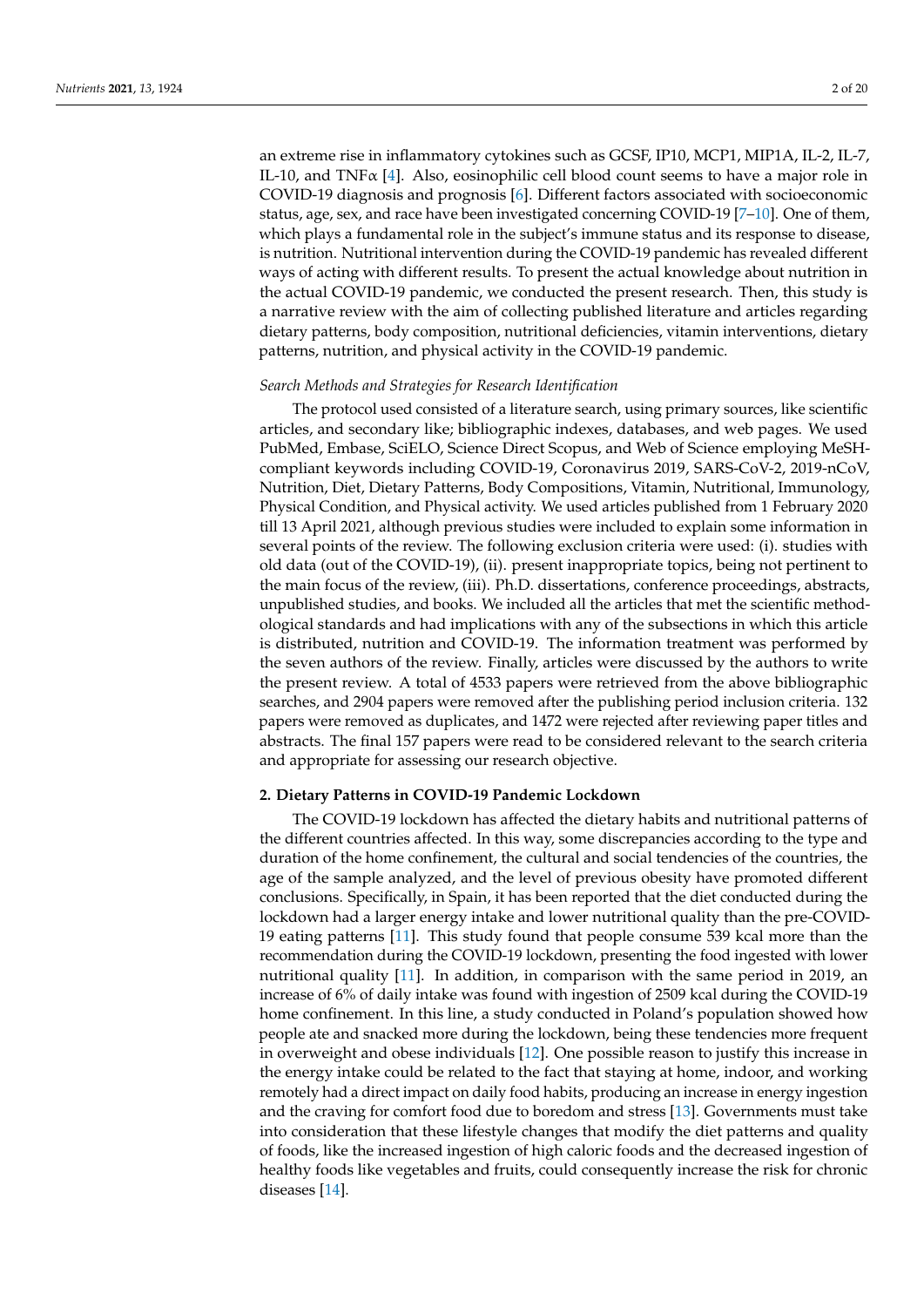Regarding food composition, COVID-19 has modified the frequency of intake of some products and the amount of consumption of others [\[14,](#page-13-11)[15\]](#page-13-12). These changes supported the hypothesis that, stays at home and social distancing represent a negative impact on the adherence to healthy dietary patterns [\[14\]](#page-13-11). Specifically, a previous study showed that during the lockdown, Spanish people ingested lower amounts of beverages, slightly increased eggs, and red meat ingestion and presented a substantial increase of plant-based foods, like nuts, pasta, rice, or processed vegetables, in comparison with the same period in 2019 [\[15\]](#page-13-12). Although these changes were found, the consumption of red meat was still higher than the recommended dietary guidelines, whereas the plant-based food products remained below the recommended range [\[15\]](#page-13-12). On the other hand, the dietary patterns of Chinese people during the COVID-19 lockdown also changed, showing a decrease in the frequency of intake of fresh vegetables and fruit, rice, poultry, meat, and soybean products [\[16\]](#page-13-13).

Interestingly, other research which studied the effect of COVID-19 confinement in an adolescent population of Brazil, Chile, Colombia, Spain, and Italy showed a healthy dietary change [\[17\]](#page-13-14), increasing the ingestion frequency of vegetables, legumes, and fruit during the lockdown. In this way, the number of adolescents who consume the recommended weekly servings of legumes and fruits during confinement increased by 8% and 7.7%, respectively, in comparison to before confinement moment. Some reasons may justify these patterns changes. First, the legume and fruit sale increased since the beginning of confinement, and second, the people have more time to cook in their homes [\[17\]](#page-13-14). Hence, controversial findings have been reported in the recent studies published which analyze the effect of lockdown in dietary patterns. In this way, some possible factors could affect the results reported. For instance, studies analyzed some populations with inherent eating patterns. Additionally, the government of each country established different levels of lockdown with divergences in the severity and the restrictions of the population. These factors may underlie the inconsistent patterns detected in the studies reported [\[17](#page-13-14)[,18\]](#page-13-15).

Remarkably, within all groups affected by the COVID-19 lockdown, overweight and obese people are particularly impairing their dietary patterns and lifestyles. These population groups are known to display more disruptive eating behaviors, including food consumption without hunger feeling and frequent overeating [\[18\]](#page-13-15). In this way, overweight and obese individuals reported eating and snacking more during home confinement [\[19\]](#page-13-16), which could be explained due to the prolonged stay at home with often unlimited food access. Furthermore, individuals with a higher body mass index (BMI) presented lower frequency in consumption of fruit, vegetables, and legumes during the lockdown and higher consumption of dairy, meat, and fast foods [\[19\]](#page-13-16). In addition, lockdown produced modifications in diet patterns of obese children and adolescents, significantly increasing their ingestion of potato chips, sugary drinks, and red meat in comparison to the same period in 2019 [\[20\]](#page-13-17). And of course, all these lifestyle changes could produce a final increase in fat mass [\[21\]](#page-13-18).

The consequences of the unhealthy dietary modifications reported during a short period of lockdown may result in developing unhealthy eating habits in the medium to long term, which could negatively affect their long-term health status [\[22](#page-13-19)[,23\]](#page-14-0). The negative emotions as boredom and stress promoted during the lockdown tend to develop these unhealthy eating habits to draw attention away from these negative emotions [\[24,](#page-14-1)[25\]](#page-14-2). This fact could be very important during the COVID-19 pandemic because a healthy and balanced diet is an integral part of the personal risk management strategy during the COVID-19 pandemics [\[26\]](#page-14-3) due to the immunomodulatory effects that some macro-, micro-, and phytonutrients have [\[27,](#page-14-4)[28\]](#page-14-5). In addition, it has been shown how nutritional deficiencies were linked to higher host susceptibility to viral infection and a more severe clinical course of diseases [\[27,](#page-14-4)[28\]](#page-14-5). Therefore, although a healthy diet does not completely prevent the infection, it may play an intense role in the host response to an infectious agent [\[19\]](#page-13-16). Curiously, other unhealthy habits showed a similar pattern to dietary habits. In this way, an increase in alcohol consumption (15%), with a higher tendency to drink more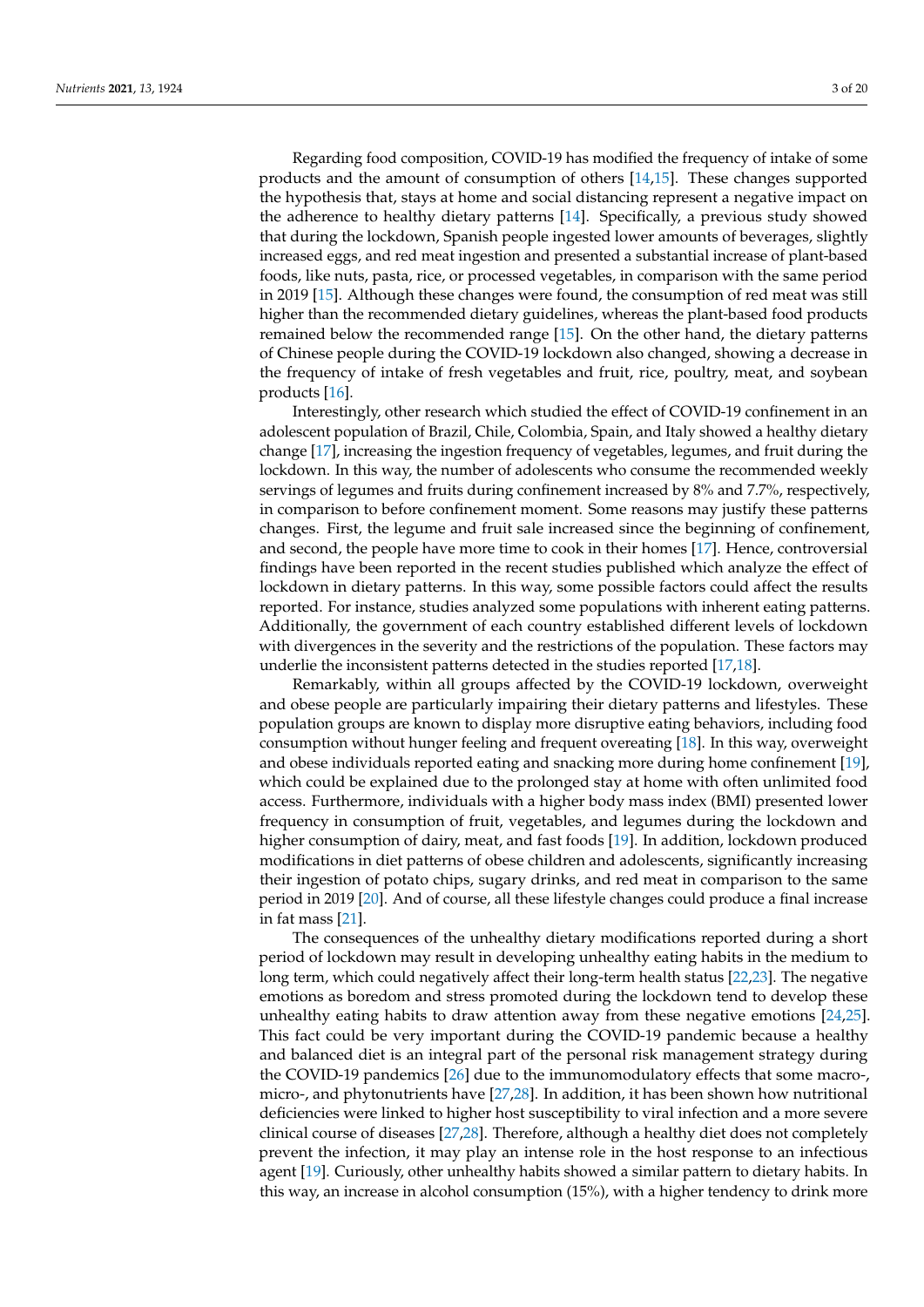in alcohol addicts' people, and a rise in smoking frequency during the lockdown has been reported [\[19\]](#page-13-16). Therefore, future research is needed to analyze how dietary patterns will evolve after the COVID-19 lockdown and the necessity to recommend a short guideline to promote healthy habits during future possible lockdowns.

# **3. Body Composition and COVID-19 Risk**

It has been suggested that an excess of fat or decreased lean mass might affect the physiological functioning of the human body [\[29\]](#page-14-6). In this section, the relationship of body composition with COVID-19 was discussed. We focused on the following questions: (a) changes in body composition during the lockdown, (b) changes in body composition correlate (e.g., physical activity and nutrition) during the lockdown, and (c) body composition as a risk factor for COVID-19.

Physical activity was characterized by an abrupt decrease at the beginning of lockdown followed by a small gradual increase during this period [\[30\]](#page-14-7). Those with more body fat percentage had a smaller increase in physical activity during lockdown than those with lower body fat percentage [\[30\]](#page-14-7). It should be highlighted that body composition was evaluated using proxy measures of fatness such as circumferences [\[31\]](#page-14-8), bioimpedance analysis [\[30\]](#page-14-7), or body mass index (BMI) to examine differences among underweight, normal weight, overweight and obese adults [\[32\]](#page-14-9).

There was evidence that obesity increased COVID-19 risk [\[33\]](#page-14-10). For instance, obesity class II presented a greater risk of COVID-19 in adults older than 65 years, whereas BMI shows a linear association with testing positive for this virus in younger than 65 years old adults [\[34\]](#page-14-11). Moreover, it has been observed that visceral fat was higher in positive COVID-19 patients requiring intensive care [\[35\]](#page-14-12). Also, it has been shown that an increase in visceral fat in COVID-19 patients was related to a higher likelihood of intensive care unit treatment [\[36\]](#page-14-13). It has been proposed that body composition on low-dose computed tomography of the chest was a predictor of poor clinical outcome in COVID-19, in a study where body composition was monitored using the ratio of waist circumference per paravertebral muscle circumference [\[37\]](#page-14-14). In addition, abdominal adiposity, described by the waist-to-hip circumference ratio, in patients with respiratory symptoms was an independent risk factor for respiratory distress in COVID-19 [\[38\]](#page-14-15). Obesity might also influence immunological responses to the virus, inflammatory reaction, metabolic and respiratory distress [\[39\]](#page-14-16). An explanation of obesity as a risk factor might be its effect on immunity altering the pathogenesis of acute respiratory distress syndrome and pneumonia [\[40\]](#page-14-17).

Obesity and morbid obesity were identified as significant risk factors for internal care units (ICU) admission and particularly for invasive mechanical ventilation requirements in COVID-19 [\[41\]](#page-14-18). It may function as a clinical predictor for risk stratification models, being the measurement of anthropometric and metabolic parameters in COVID-19 would be crucial, especially for the younger group [\[42\]](#page-14-19). Specifically, visceral fat deposition is higher in COVID-19 patients accessing ICU, finding how visceral fat is related to the necessity of intensive medical care [\[43\]](#page-14-20). Patients with obesity and elevated BMI should be closely monitored and might need escalation of therapy earlier to avoid unfavorable clinical outcomes [\[44\]](#page-14-21). Obesity or BMI should be recommended as important parameters for COVID-19 risk assessment, and Obese patients with COVID-19 should be treated as a higher risk population [\[45,](#page-14-22)[46\]](#page-14-23).

In the context of energy balance, the detrimental changes in body composition during lockdown should be attributed to corresponding changes in physical activity and nutrition, reflecting a decreased energy expenditure and increased caloric ingestion [\[47\]](#page-14-24). In addition, it was demonstrated how obesity could negatively influence the efficacy of the vaccine in rabies, tetanus, hepatitis B, and influenza, so in the current vaccination situation, it could also be another limitation for the efficacy of the COVID-19 vaccine [\[48–](#page-14-25)[51\]](#page-15-0).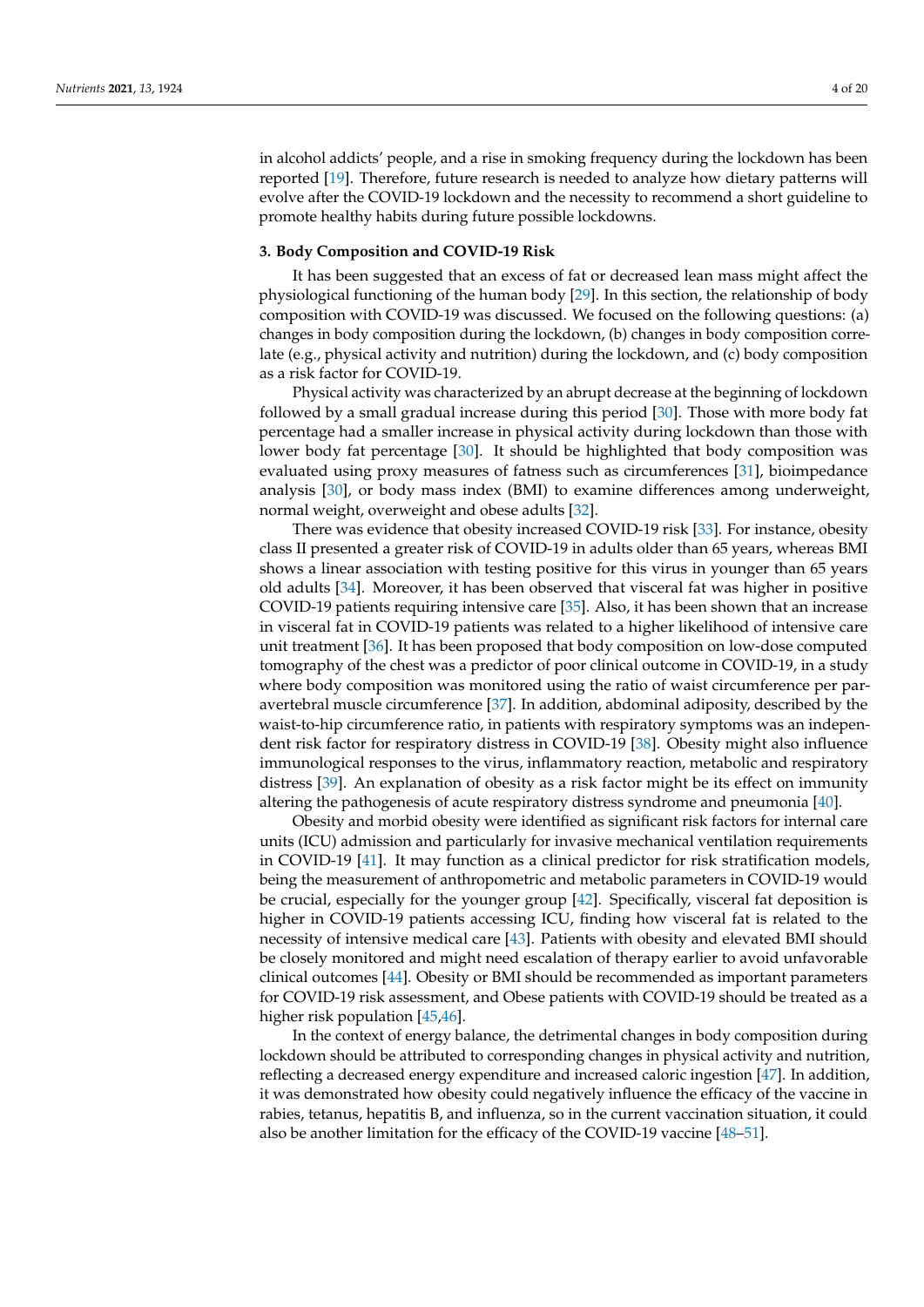# **4. Nutritional Deficiencies of COVID-19 Patients**

The relationship between nutrition and the immune system is well known, so much attention is being paid to its role in COVID-19 [\[52\]](#page-15-1). In this sense, although it does not appear to be a cure for COVID-19, healthy eating patterns seem to optimize the immune system function and contribute to a lower probability of COVID-19 contagion and to recover better in those who have suffered it [\[7\]](#page-13-6). This fact is especially important considering the healthcare overload due to the pandemic, highlighting the importance of nutrition in the correct general health and immune response of the population. Specifically, the Mediterranean diet and other dietary strategies that reduce inflammation and the risk of chronic disease could reduce the risk of severe disease and mortality from COVID-19 [\[53\]](#page-15-2). In addition, certain nutrients such as vitamins A, B related vitamins (folic acid, vitamins B6 and B12), vitamin D, vitamin C, and the minerals Se, Fe, Cu, and Zn, are important for proper immune function [\[54\]](#page-15-3). Therefore, it is plausible to believe that deficiencies and a suboptimal nutritional status of these micronutrients could potentially favor the spread of COVID-19 by reducing resistance to infection and reinfection.

Surely the most studied micronutrient in relation to COVID-19 is vitamin D because the vitamin D receptor is expressed in almost all types of cells of the immune system (for example, B and T lymphocytes, dendritic cells, macrophages, and monocytes) [\[55\]](#page-15-4). Consequently, the correct immune system function will depend on the correct bioavailability of vitamin D from these cells. Although vitamin D deficiency has not been associated with an increased likelihood of COVID-19 infection, a positive association has been observed between vitamin D deficiency and disease severity [\[56\]](#page-15-5). Thus, the most severe cases of COVID-19 have shown 64% more vitamin D deficiency than mild cases. Likewise, insufficient vitamin D levels increase the probability of hospitalization and mortality by COVID-19 [\[56\]](#page-15-5).

On the other hand, although there is sufficient evidence to indicate the relationship that other micronutrients have on the immune system [\[57\]](#page-15-6), there is little research that links these with the likelihood and/or severity of COVID-19 [\[58,](#page-15-7)[59\]](#page-15-8). However, the data shown indicate that, while the hospitalized patient is not usually deficient in vitamins B1 and B12 or zinc, the vast majority can reveal at least one nutrient deficiency [\[59\]](#page-15-8). Specifically, 42% of patients hospitalized for COVID-19 have presented selenium deficiency, 6% of vitamin B6, and 4% of folate [\[59\]](#page-15-8). These results suggest that together with vitamin D deficiency, selenium deficiency could decrease immune defenses against COVID-19 and cause a progression to serious disease. In addition, selenium is involved in the differentiation, proliferation, and normal function of many innate immune system cells. Additionally, selenium is also crucial in the adaptive response, aiding in the production and development of antibodies [\[60\]](#page-15-9). However, more precise and large-scale studies are needed to confirm these results.

Another micronutrient whose influence on respiratory tract infections, this type of pathology is one of the most serious in COVID-19 patients due to its antioxidant role is vitamin C [\[61\]](#page-15-10). In addition, vitamin C presented other pleiotropic and important functions in the immune function, including the regulation of hundreds of genes in immune cells [\[62\]](#page-15-11). Serum vitamin C levels have been observed to be low in most critically ill COVID-19 patients. In addition, along with age, vitamin C appears to be a codependent risk factor for mortality from COVID-19 [\[63\]](#page-15-12).

There is no research that directly relates the levels of other micronutrients in the prevention and treatment of COVID-19, although they play an important role in immunity [\[64\]](#page-15-13). However, an ecological study in which the relationship between the nutritional status of the country population and the epidemiological data of COVID-19 in 10 European countries revelated that the suboptimal consumption of iron and vitamin B12 correlated with a higher incidence or mortality of COVID-19 [\[64\]](#page-15-13). While iron participates in various immune processes and is an essential component for some enzymes involved in crucial immune cell activities [\[65\]](#page-15-14), low levels of B12 elevate methylmalonic acid and homocysteine,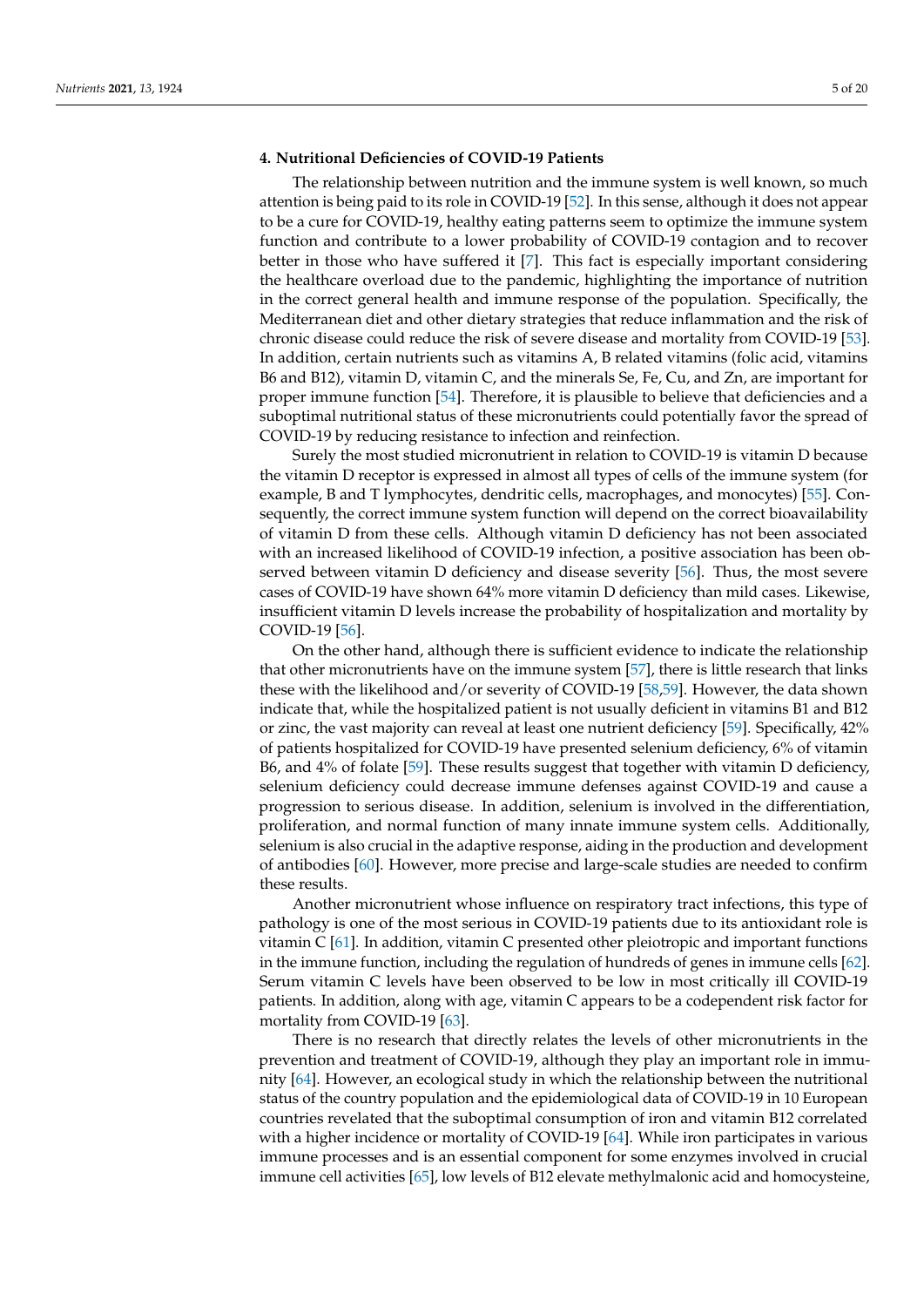resulting in increased inflammation, and increased production of reactive oxygen species, and oxidative stress [\[66\]](#page-15-15).

Another important aspect to consider is the nutritional status of patients with a prolonged stay in hospitals and especially in intensive care (>5 days) [\[67\]](#page-15-16). In this sense, despite a personalized diet that includes supplementation with vitamin D and trace elements during the hospital stay, the prevalence of malnutrition among hospitalized patients with COVID-19 is approximately 50.0% with age independence [\[68\]](#page-15-17). Malnutrition during hospitalization for COVID-19 is the product of increased energy expenditure associated with ventilatory work during a severe respiratory infection that causes an inflammatory syndrome and hypercatabolism and of a greatly reduced food intake caused by different factors such as respiratory distress, anosmia, ageusia, and digestive symptoms (anorexia, diarrhea, vomiting or abdominal pain) [\[67\]](#page-15-16). Thus, approximately 40% of patients suffer a weight loss of ≥5% during their hospitalization that defines cachexia [\[69\]](#page-15-18). Furthermore, biologically these patients present, among others, hypoalbuminemia, hypoproteinemia, hypocalcemia, anemia, hypomagnesemia, and vitamin D deficiency [\[67\]](#page-15-16). This fact is exacerbated by immobilization and could also contribute significantly to muscle atrophy and sarcopenia in COVID-19 [\[70\]](#page-15-19). In this sense, although there are no specific treatments for use on patients who have been hospitalized for COVID-19, treatments should focus on nutritional support and rehabilitation exercise whenever possible to prevent long-term disability due to acute illness due to COVID-19 [\[69\]](#page-15-18).

The relationship between nutrition and COVID-19 disease is becoming clearer every day. Although they are not decisive in the contagion of COVID-19, deficiency states of some nutrients are a prognostic factor of the disease. Specifically, deficient states of vitamin C, D, and selenium, as well as the suboptimal consumption of iron and vitamin B12, have been shown to raise the probability of hospitalization and mortality from COVID-19. On the other hand, despite receiving individualized nutrition during their stay, most patients who have suffered a hospital stay of more than five days have presented a state of malnutrition/cachexia upon leaving the hospital.

Therefore, public health organizations are encouraged to promote population nutritional strategies that include supplementation or foods rich in nutrients related to the prognosis of COVID-19, especially in vulnerable populations such as the elderly, to maintain optimal immune function, especially in times of infections such as COVID-19 [\[71\]](#page-15-20). In addition, it would be advisable to monitor COVID-19 surviving patients for a period of 3 to 6 months in which anthropometric, clinical, and laboratory evaluations are carried out to guarantee adequate recovery [\[72\]](#page-15-21).

## **5. Vitamin Intervention in COVID-19 Pandemic**

Until the widespread vaccination or a specific drug treatment against COVID-19 is approved, a great deal of attention has been focused on nutritional interventions as a prophylaxis and treatment potential [\[73\]](#page-15-22). A great list of minerals, natural products (not processed), probiotics and prebiotics, omega-3 fatty acids, and mostly vitamins A to E have gained much attention since the onset of the pandemic, considering their anti-inflammatory, antioxidant and immune-boosting role and evidence from previous clinical trials showing potential benefits against respiratory infections [\[74\]](#page-15-23).

Vitamin D is an essential nutrient, a fat-soluble prohormone steroid that has endocrine, paracrine, and autocrine functions [\[75\]](#page-15-24), that has been positively associated with lower severity symptoms in COVID-19 elderly patients [\[76\]](#page-15-25) through different mechanisms [\[77\]](#page-15-26); however, considering the mortality rates, the existing body of knowledge has not reached a consensus [\[78\]](#page-16-0). Generally, vitamin D deficiency seems to co-exist in COVID-19 patients [\[77\]](#page-15-26). In any case, increasing the levels of vitamin D-deficient patients or high-risk populations at the optimal levels (75–125/mL) is commonly suggested [\[79\]](#page-16-1), although defining the deficient and sufficient levels is a matter of much debate [\[80\]](#page-16-2). As such, the recommended dose, based on the measurement of serum 25-hydroxyvitamin D, shows a great inter-individual variation depending on the chronological age, the incubation period (early or late), and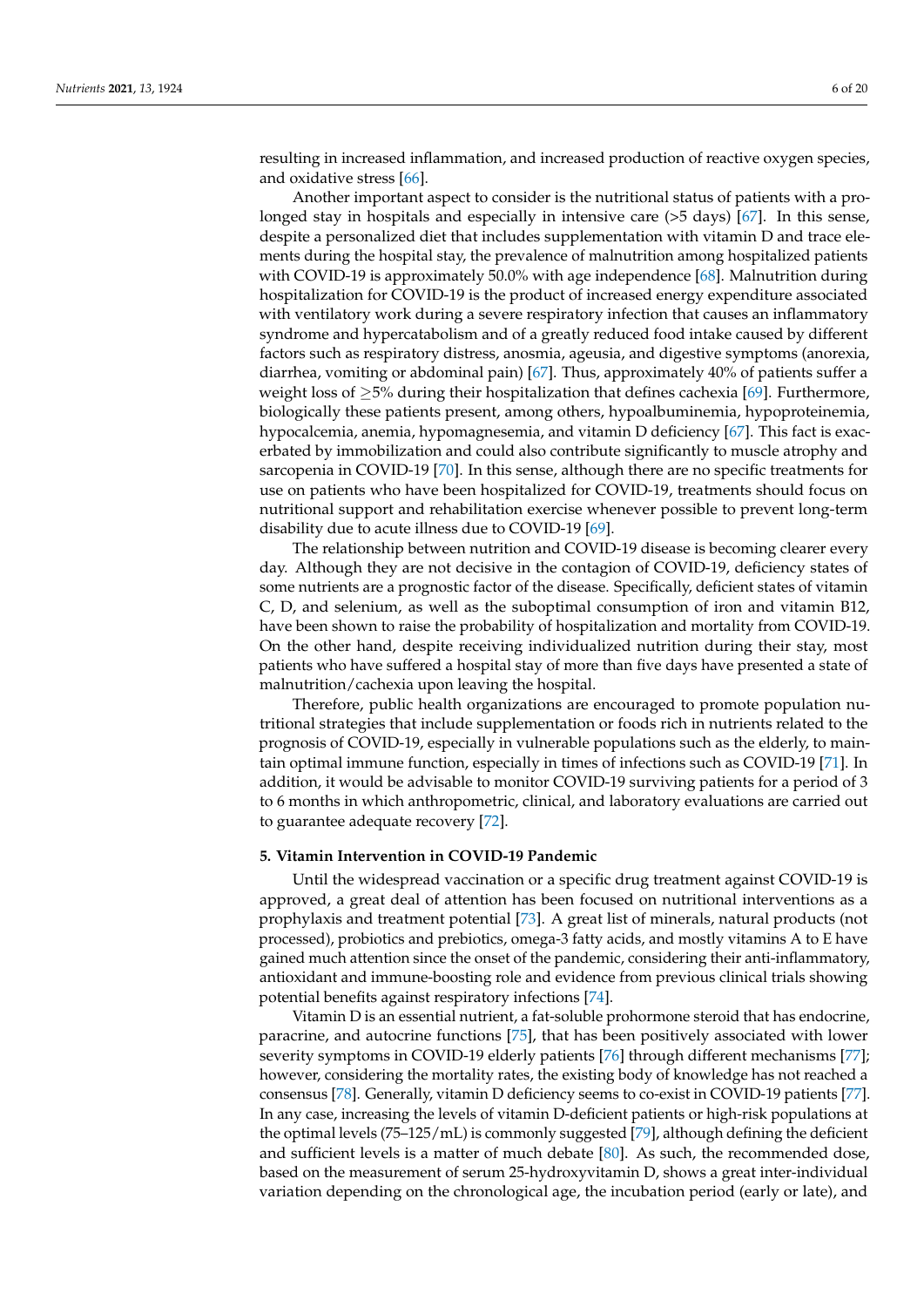the pre-existing comorbidities [\[81\]](#page-16-3). Moreover, physiological (e.g., skin tone, body mass index), environmental (e.g., pollution), and seasonal factors, as well as the consumed form (D2 or D3) [\[82\]](#page-16-4), have been examined. The co-supplementation with L-cysteine [\[83\]](#page-16-5) or magnesium and vitamin B [\[84\]](#page-16-6) has also been proposed in COVID-19 patients. Ultimately, more well-designed studies with greater sample size, clearly determining issues such as the ideal dosage and intervention timeframe that should be conducted to shed some light on the protective role of vitamin D, especially for those individuals with normal values or population at no risk for COVID-19 [\[56,](#page-15-5)[85–](#page-16-7)[87\]](#page-16-8).

Currently, the potential role of the vitamin B complex in reducing inflammation and breathing difficulties in COVID-19 infected patients has not been proved. For example, no vitamin B deficiency was observed within seven days of admission in 50 patients [\[52\]](#page-15-1). Regarding liposoluble vitamins, there was no direct association between vitamin A and E deficiency and COVID-19. Hence, the existing body of knowledge is limited to proposing the adequate intake of these nutrients, but it important to highlight the importance of vitamin A and E in immune system function  $[88,89]$  $[88,89]$ . On the other hand, vitamin C may be beneficial to prevent progression from mild to severe symptoms in COVID-19 patients [\[90\]](#page-16-11). A three-day vitamin C supplementation (1 g every 8 h) decreased inflammatory markers in 17 hospitalized patients [\[91\]](#page-16-12). A higher dose (6 g every 12 h on day 1 and 6 g for the following four days) reduced the risk of mortality and improved oxygen support in 46 patients [\[92\]](#page-16-13). Using bioinformatical network pharmacology, it was proposed the combination of vitamin C and glycyrrhizic acid was a treatment option for COVID-19 [\[93\]](#page-16-14). In another case, the co-administration of vitamin C and quercetin, a plant flavonoid found in vegetables, was also proposed [\[94\]](#page-16-15). Meanwhile, other studies [\[95,](#page-16-16)[96\]](#page-16-17) did not provide convincing evidence to support the use of a high dose of vitamin C or in combination with zinc [\[97\]](#page-16-18) as a treatment option. While currently, large-scale studies are in progress, for example in Canada (LOVIT-COVID) and Italy (NCT04323514), vitamin C intervention strategy is presented as a low-cost promising alternative to improve outcomes in COVID-19 patients. Nevertheless, other related issues such as the severity of illness, the length of the administration, and the ideal dosage should be examined [\[97\]](#page-16-18).

Vitamin intervention has gained a lot of attention within the scientific community as an effective and low-cost strategy for assisting the immune system to COVID-19. Among the vitamins A to E briefly discussed here, C and D seem to have more evidence supporting their supplementation at an individual level. While ongoing larger-scale COVID-19 studies are expected to clarify the preventive or treatment role of vitamin interventions, especially in high-risk populations. Securing an adequate nutritional status while also considering the recommended upper safety limits, and encouraging an active lifestyle should be a priority of public health policies until a sufficient quantity of vaccines will immunize a large proportion of citizens.

#### **6. Dietary Guidelines in COVID-19 Treatments**

The European Society for Clinical Nutrition and Metabolism identifies malnutrition to be included in the management of COVID-19 patients as it has a direct impact on health outcomes and incremented healthcare costs [\[98\]](#page-16-19). The immune system and antioxidant response are worsened by malnutrition leading to a higher list of complications [\[99\]](#page-16-20). Patients with malnutrition are more likely to be from lower socioeconomic groups, and addressing malnutrition is an important step in leaving nobody behind in this fight against the COVID-19 pandemic [\[100,](#page-16-21)[101\]](#page-16-22). Some of the symptoms experienced by the COVID-19 patients, such as lack of appetite, loss of taste & smell, fever, or breathing difficulties, among others, affect the nutritional-metabolic pattern. Moreover, isolation, lockdown, and social distancing measures might also drive to limited support for meals.

The systemic inflammation provoked by COVID-19 increases nutritional needs and accelerates muscle loss. Patients admitted to intensive care units also have an increased risk of malnutrition [\[98\]](#page-16-19), so nutritional medical therapy should be considered as an integral part of the therapeutic approach [\[26](#page-14-3)[,100](#page-16-21)[,101\]](#page-16-22). This started at the earliest and no more than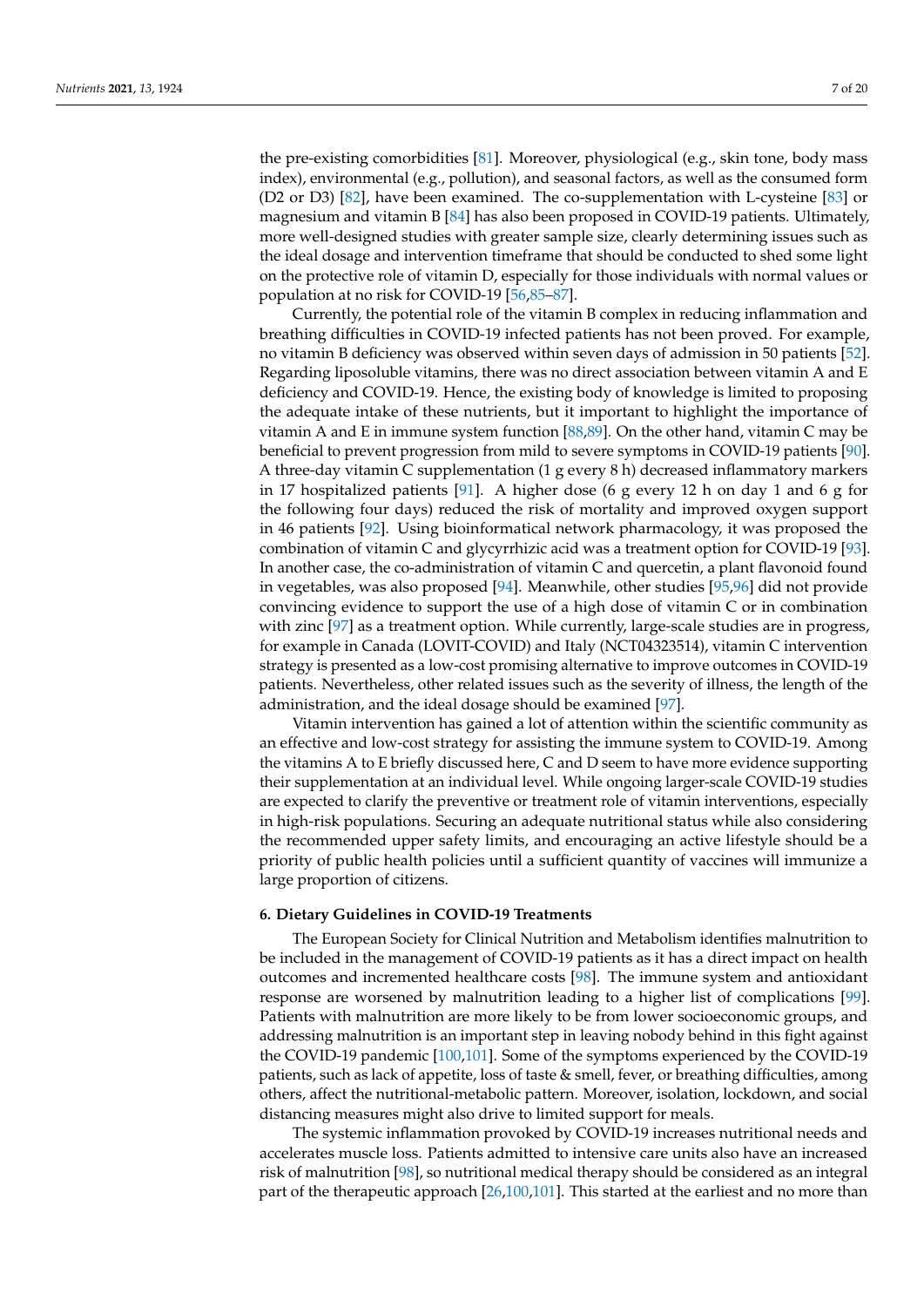72 h [\[102\]](#page-16-23). Associating nutrition to life-support measures has the potential to improve outcomes, particularly in the recovery phase.

The dietary assessment and evaluation of nutritional risks, together with proper risk management, are prudent approaches to deal with the COVID-19 pandemic [\[26](#page-14-3)[,103\]](#page-16-24). A well-balanced and diverse diet should ensure optimal intake of all nutrients, especially those that play critical roles in the immune system to help reduce the risk of infections. Non-critically ill patients should follow a healthy diet and supplements, such as vitamins D and E. Long-term patients should not consume hyper nor hypocaloric diets (with caloric ingestion above or below basal metabolism requirements) [\[104\]](#page-16-25). In addition, the European Society for Clinical Nutrition and Metabolism guidelines suggest using low carbohydrate diets to avoid insulin resistance and hyperglycemia. High-carbohydrate content (>60%) has also been associated with worsening acute respiratory distress syndrome due to the increase in carbon dioxide production and consequent hypercapnia [\[102\]](#page-16-23), being the requirement for critically COVID-19 patients  $2 g/kg/day$  and must not exceed 150 g per day [\[105\]](#page-16-26). It is also indicated to increase protein supply as top priority complications [\[99\]](#page-16-20) as patients could experience a loss of up to 1 kg of muscle per day [\[98,](#page-16-19)[105\]](#page-16-26), to reduce the muscle loss due to the systemic inflammation and enhance the strength of respiratory muscles. The recommendation of proteins is  $1.3 g/kg/day$  increasing the branched-chain amino acids to 50% [\[105\]](#page-16-26). The lipid requirement is 1.5  $g/kg/day$ , increasing the proportion of  $ω$ -3 fatty acids and  $ω$ -9 fatty acids, as well as prioritizing medium and long-chain fatty acids [\[105](#page-16-26)[,106\]](#page-17-0). Regarding fluid ingestion is recommended to maintain a neutral fluid balance in critically COVID-19 patients, especially in renal and prerenal failure patients. For stable patients in ICU is recommended 30 mL/kg/day of fluid for adult and 28 mL/kg/day for elderly [\[105,](#page-16-26)[107\]](#page-17-1).

In line with previous reports about vitamin deficiencies and vitamin intervention, the actual knowledge about supplementation of micronutrients it was highlighted how suboptimal consumption of vitamin B12, vitamin C, vitamin D, and iron is correlated with either COVID-19 incidence or mortality indicators [\[101,](#page-16-22)[106](#page-17-0)[,107\]](#page-17-1). Among routine supplementation with multivitamins and minerals, vitamin D deficiency must be assessed [\[100,](#page-16-21)[101](#page-16-22)[,108](#page-17-2)[,109\]](#page-17-3), as it has been studied that it reduces the risk of the common cold and other similar viral infections [\[108\]](#page-17-2). While vitamin C was found to be deficient in COVID-19 patients [\[110\]](#page-17-4) and could be used to decrease the vulnerability to lower respiratory tract infections, the evidence is still insufficient to support its efficacy to protect people from the SARSCoV2 infection [\[108,](#page-17-2)[110\]](#page-17-4). Immunonutrients influence the immune system and improve metabolic and nutritional indices, and can promote patient recovery [\[104,](#page-16-25)[107,](#page-17-1)[111\]](#page-17-5) by reducing the risk and consequences of infection, including viral respiratory infections [\[106,](#page-17-0)[107\]](#page-17-1).

Excessive production of pro-inflammatory cytokines increases the risk of a wide range of diseases, including COVID-19, so probiotics and polyphenol supplementation should be carefully assessed [\[67,](#page-15-16)[105,](#page-16-26)[111\]](#page-17-5). The increasing prevalence of individuals with malnutrition is related to a greater risk of severe consequences, from COVID-19, in both critically and non-critically ill patients. Further studies should be considered to understand the causal relationships between malnutrition, COVID-19, and metabolic and inflammatory factors. Implementing an optimal nutritional therapy with the right number of macronutrients and with micronutrients and fatty acids supplementation is an essential part of the treatment. Not only for the favorable recovery of COVID-19 patients but also to prevent the deleterious consequences of malnutrition worldwide.

#### **7. Nutrition, Immunology and COVID-19**

To date, despite the existence of several vaccines in motion, the lack of logistics and production means that the global population must learn to live for a longer time with the virus among us. Therefore, we must continue to rely on our natural defense system to deal with the SARS-CoV-2. Given that the virus, as well as its affection, is multi-organ, and therefore, different organ systems are affected in the immune response process, the greater the protective factors, the better the response and the prognosis of the infected person.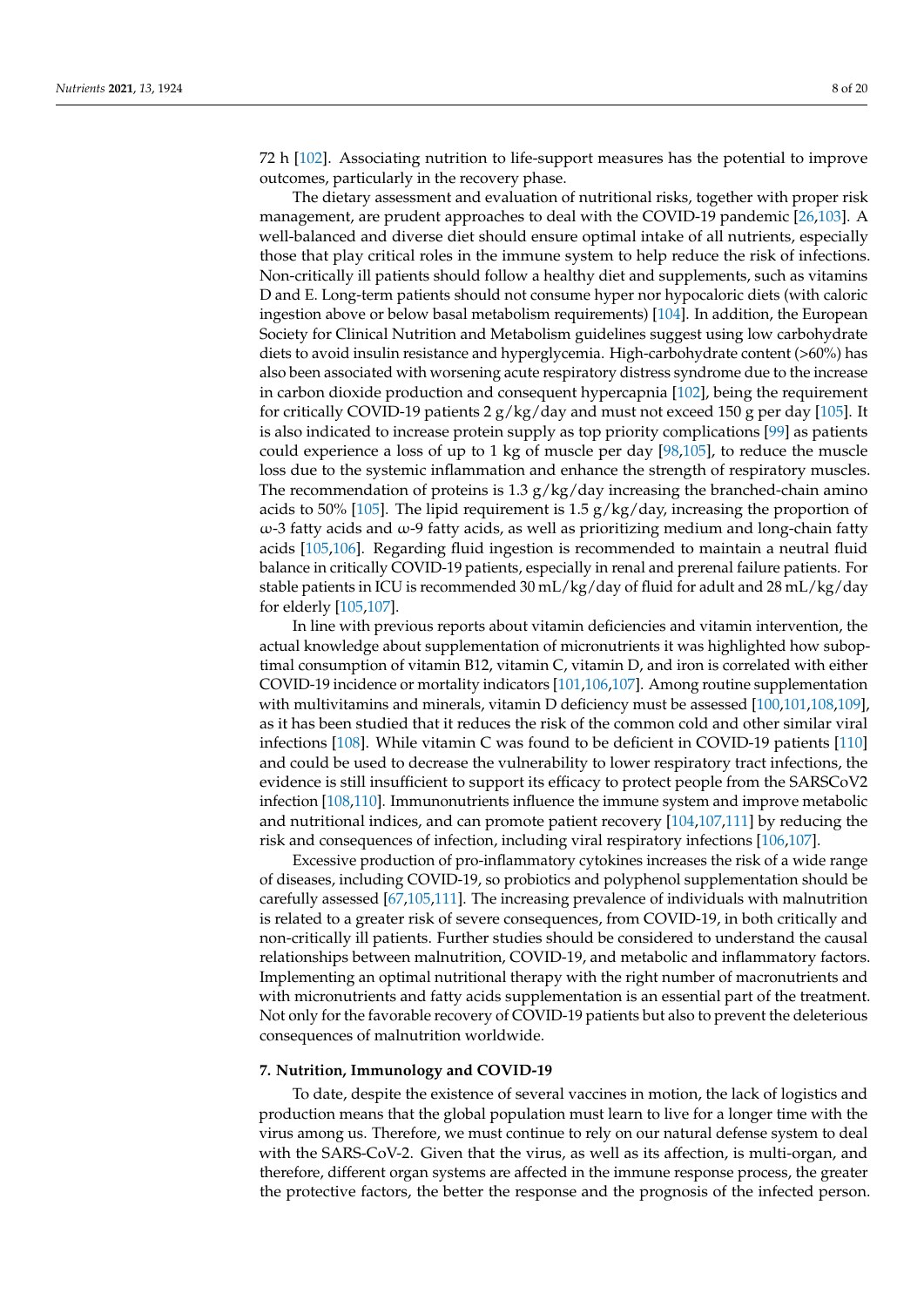Thus, we discuss the effect of nutrition on different systems and its interaction with the SARS-CoV-2 infection.

# *7.1. Immunonutrition as a Cornerstone*

Clinical nutrition plays an important role, and above all, is essential for the multidisciplinary patient management affected by the known SARS-CoV-2 [\[112\]](#page-17-6). It is even important for those patients who have not contracted the disease but have a pathological history of cardiovascular disease, diabetes mellitus, or poor metabolic control since these may worsen the affection of the virus [\[113\]](#page-17-7). Yet, independently of the previous clinical history of the patient, all subjects have the same risk of contracting the SARS-CoV-2 [\[114\]](#page-17-8). However, subjects with pathological history have an increased risk of mortality, mainly due to the response to inflammatory disease generated by the immune system [\[114\]](#page-17-8). This severe immune response is given by multiple factors, one of them is the degree of previous inflammation that the organism has, and as a result of this, premature senescence of the immune system [\[114\]](#page-17-8). However, the state of chronic inflammation of the organism can be prevented by changes in the lifestyle, such as appropriate nutrition [\[115\]](#page-17-9), the correct amount of physical exercise [\[7,](#page-13-6)[116\]](#page-17-10), and good mental state/health [\[3\]](#page-13-2). Hence, nutrition has undoubtedly an essential role in responding to the disease and specifically "immunonutrition", a cornerstone in understanding the inflammatory response, either as a prevention or treatment factor. Immunonutrition is an emerging and interdisciplinary subject since it covers different aspects related to Nutrition, Immunity, Infection, Inflammation, and Injury or tissue damage. Different interactions are made between the endocrine, nervous and immune systems, being the latter part, the gut microbiome. Furthermore, these systems are highlighted and affected by the novel SARS-CoV-2.

# *7.2. Endocrine System, SARS-CoV-2 & Nutrition*

The endocrine glands' diseases highlight the importance of hormonal and nutritional factors in the regulation of metabolism. Nutritional alterations affect each aspect of the functioning of the endocrine glands leading to serious disorders. Thus, nutrition and endocrinology are linked with the premise that adequate nutrition is essential for the maintenance of organism balance and homeostasis [\[117\]](#page-17-11).

Furthermore, hormones could affect the phenotype, typically of behavior, as well as regulating development, growth, reproduction, metabolism, and immunity [\[118\]](#page-17-12). The abundance of hormone receptors themselves can explain differences between phenotypes among individuals when encountering specific stressors [\[119\]](#page-17-13), which may be a plausible explanation for the "cytokine storm" (severe immune reaction in which the body releases too many cytokines into the blood too quickly) seen among different subjects infected with SARS-CoV-2. Furthermore, the pathogenesis of COVID-19 entails entry of SARS-CoV-2 via the respiratory system and lodgment in the lung parenchyma. Notably, the angiotensinconverting enzyme-2 receptor is the entry route of coronaviruses to the host cell, widely expressed in the endocrine organs, including testis, endocrine pancreas, thyroid, and adrenal, and pituitary glands [\[120\]](#page-17-14). Highlighting the importance of this system on the SARS-CoV-2 response.

#### *7.3. Immune System SARS-CoV-2 & Nutrition*

The immune system responds to the SARS-CoV-2 via a cytokine storm and hyper inflammation, which itself leads to further multi-organ damage and, in the worst scenario, to death [\[121\]](#page-17-15). Yet, it is a fact that people consuming a well-balanced diet are healthier, with a strong immune system, and present a reduced risk of chronic illness, infectious diseases [\[121\]](#page-17-15). Furthermore, the immune system is always active, which is accompanied by an increased metabolism rate, requiring energy sources, substrates for biosynthesis, and regulatory molecules. These energy sources, substrates, and regulatory molecules are ultimately derived from the diet. Hence an adequate supply of a wide range of nutrients is essential to support the immune system to function optimally [\[122\]](#page-17-16).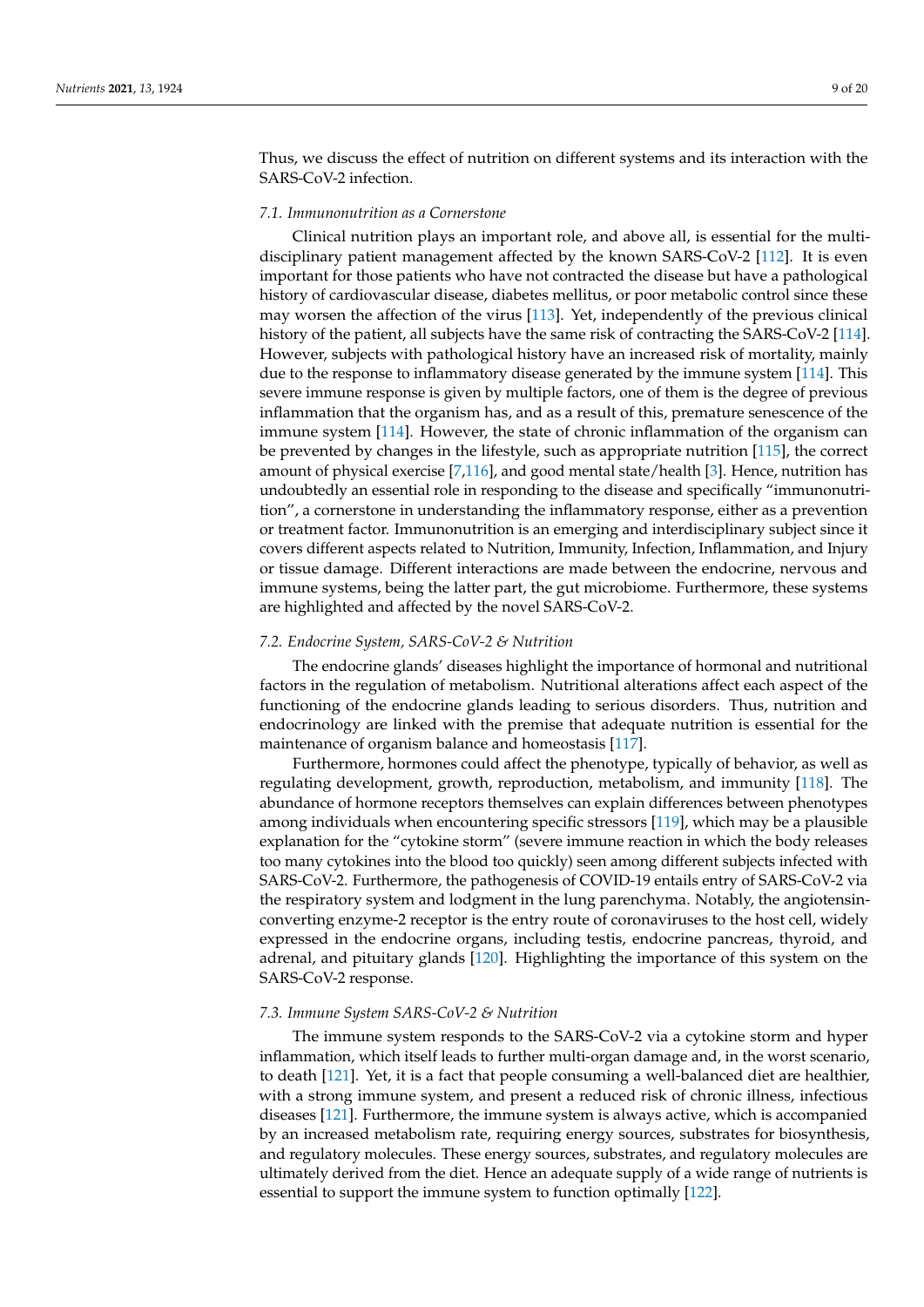In this line, the bibliography suggests that vitamins from group B are essential in viral and bacterial infections [\[123\]](#page-17-17). Vitamin C is considered as a protective from flu-like symptomatology [\[124\]](#page-17-18). Vitamins E and D among zinc have been found essential for the immune system and are especially being studied in the COVID-19 [\[112\]](#page-17-6). High protein consumption (>15%) may be a top priority since it induces immunoglobulin production and potential antiviral activity [\[125\]](#page-17-19). Furthermore, recent studies suggest that in a regular meal, individuals should eat fruit, vegetables, legumes, nuts, whole grains, unsaturated fats, white meats, and fish. Fruit juice, tea, and coffee can also be consumed cautiously since, sweetened fruit juices, fruit juice concentrates, syrups, fizzy drinks, and still drinks must be avoided  $[126]$ . Saturated fat, red meat, more than 5 g salt per day, and industry processed food should be avoided [\[127\]](#page-17-21).

#### *7.4. Nervous System, SARS-CoV-2 & Nutrition*

There were reported neurological manifestations and complications of the SARS-CoV-2, suggesting that it could reach the peripheral nervous system and central nervous system since patients suffer from neurological manifestations as anosmia, confusion, and ageusia, and viral particles have been specifically documented in endothelial cells of the kidney, lung, skin, and central nervous system. This, meaning that the blood endothelial barrier may be considered as the main route for SARS-CoV-2 entry into the nervous system, with the barrier disruption being more logical than barrier permeability, as evidenced by postmortem analyses [\[128\]](#page-17-22).

The blood endothelial barrier is a dynamic and complex interface between the blood and the central nervous system regulating brain homeostasis. Bibliography suggests that the penetration of neuroprotective nutrients, especially plant polyphenols and alkaloids, may have a potential protective effect on brain endothelium [\[129\]](#page-17-23). Furthermore, the neuroprotective effects of extracts and constituents of medical plants, spices, and dietary supplements were demonstrated in both preclinical experiments and clinical trials [\[130\]](#page-17-24).

In this line, the following nutrients and nutraceuticals have been found to offer a somewhat brain-protective effect [\[131\]](#page-17-25). Lipids as Omega-3 fatty acid (Eicosapentaenoic, Docosahexaenoic, Linoleic α-lipoic acids), vitamins (C, B9, D3, and E), Plant polyphenols (Flavone as Apigenin and Luteolin; Flavonol as Tangeretin, Chrysin, Quercetin; Isoflavone as Naringenin, Naringin, Hesperetin, Rutin; Antocyanidines; Phenolic Acids; Stilbene; Trace elements as Theophylline, Capsaicin, Piperine, and Zin; Endogenous antioxidants as Selenium, Glutathione, Melatonin, Creatin, and N-acetyl-cysteine). However, these dietary compounds need to reach effective concentrations in the central nervous system to exert. Yet, knowledge is still scarce and continuously growing due to novel technologies being an area of intense research.

## *7.5. Gut Microbiome, SARS-CoV-2 & Nutrition*

There are approximately 100 trillion microorganisms within the gut, tenfold greater than the number of cells in the human body. It is in contact with the body's immune cells and with the second largest pool of neural cells in the body, the largest being located in the brain [\[132\]](#page-17-26). This large pool of microorganisms residing on mucosal surfaces of the gastrointestinal tract has both direct and indirect effects upon the host immune system, being an estimated 70% of the immune system response located within the gastrointestinal tract [\[133\]](#page-17-27). Given the importance of the intestinal microbiota in the immune response and knowing that SARS-CoV-2 progression appears to be associated with the "cytokine storm" which leads to hyper-inflammation (elevated levels of pro-inflammatory cytokines, including TNF $\alpha$ , IL-6, and IL-1 $\beta$ ), a special focus should be given.

Actual authors have tried to address the mechanism whereby the gut microbiota may facilitate or difficult the viral transmission of SARS-CoV-2. Since COVID-19 RNA has been found in feces [\[134\]](#page-17-28), there is a door open for a new link. Recent authors found increased levels of *Clostridium ramosum* and *Clostridium hathewayi*, which are associated with severity of SARS-CoV-2 symptomatology along with reduced levels of *Alistipes* spp [\[135\]](#page-17-29).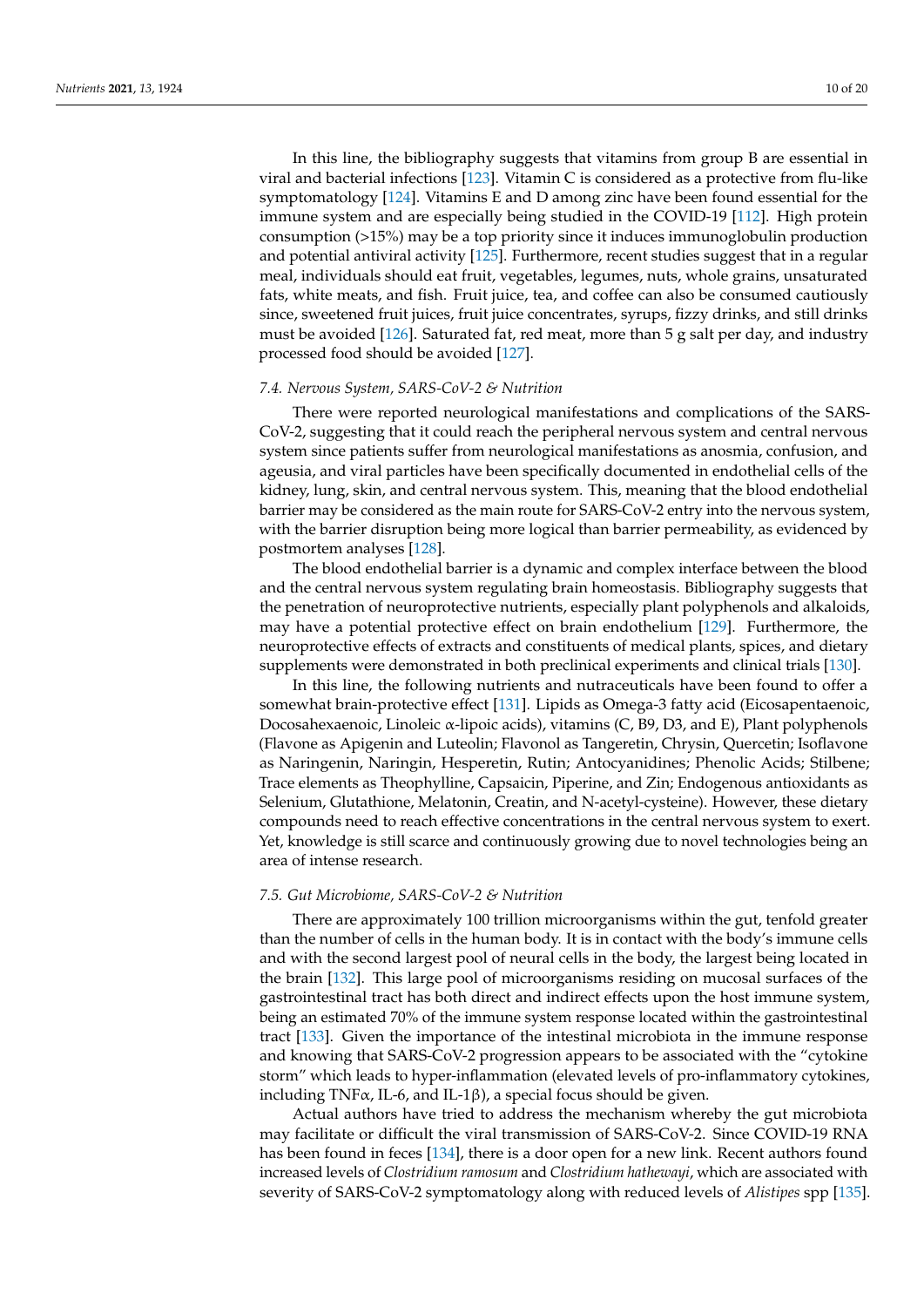Furthermore, *Coprobacillus* spp. has been linked to the regulation of ACE2 in the murine gut [\[136\]](#page-18-0), being the ACE2 a transmembrane protein that counteracts ACE, which receptors are found within epithelium cells of the gut. Thus, changes in the gut microbiota may alter the ability of the virus to gain cellular entry into the gut [\[137\]](#page-18-1). Other studies support Zuo's findings, detecting more potential pathogens in the gut microbiota of 30 SARS-CoV-2 hospitalized patients [\[138\]](#page-18-2).

Furthermore, recent studies found how the gut composition is significantly altered in COVID-19 patients independently of whether patients had received medication [\[139\]](#page-18-3). Authors suggested that reinforcing beneficial gut species depleted in COVID-19 could serve as a novel way to mitigate severe disease, underscoring the importance of managing patients' gut microbiota during and after COVID-19 [\[139\]](#page-18-3). These changes in the microbial profile after the pathogenesis of the COVID-19 were also found in patients during the hospitalization, suggesting an early affection of the microbial profile [\[140\]](#page-18-4). Despite this, more studies are necessary, as it seems that the gut microbiome is involved in the magnitude of COVID-19 severity possibly via modulating host immune responses. Thus, for anticipatory purposes, diagnosing gastrointestinal symptoms that precede respiratory problems during COVID-19 could be necessary to improve early detection and treatment. Further research should assess the composition of the gut microbiota and its metabolic products in the context of COVID-19, which could help to determine new biomarkers of the disease, helping identify new therapeutic targets [\[141\]](#page-18-5).

Despite the intestinal microbiota and its composition depends on genetic and epigenetic factors [\[142\]](#page-18-6), nutrition has shown to be a factor that is capable of acutely modifying its composition [\[143\]](#page-18-7). Interventions have been shown to have a positive and significant effect on human health [\[144\]](#page-18-8). In addition, dietary supplements like fiber and probiotics have been shown to improve microbial derangements in health [\[145\]](#page-18-9), but the precise mechanisms of how nutrition and dietary supplements modulate the gut microbiome remain to be determined.

## **8. Physical Activity and COVID-19**

Previous authors have shown how older patients, with comorbidities, cardiovascular risk factors, and systemic diseases have a poorer prognosis with the coronavirus infection [\[146,](#page-18-10)[147\]](#page-18-11). In the absence of actual effective treatment, the control of these pathologies is basic and essential. In this line, physical activity has been shown a positive effect on these diseases and a decrease in all-cause mortality [\[148,](#page-18-12)[149\]](#page-18-13). Specifically, COVID-19 patients are characterized by a large inflammatory response [\[150\]](#page-18-14), hypoxemia [\[151\]](#page-18-15), impaired respiratory function [\[152\]](#page-18-16), where the angiotensin-converting enzyme 2 has been proposed as the receptor for SARS-CoV-2 protein in the alveolar epithelial cells in the lungs [\[153\]](#page-18-17), all these factors associated with critical and fatal illnesses. In this line, exercise was associated with decreases in inflammatory markers [\[154\]](#page-18-18), decreases in basal minute ventilation and increased oxygen uptake [\[155\]](#page-18-19), a reduced upper respiratory tract infections incidence and duration [\[156\]](#page-18-20), and a shift in the renin-angiotensin system towards angiotensin 1–7 which may reduce the severity of the clinical outcome of COVID-19 infection [\[157\]](#page-18-21).

Several authors highlighted the importance of metabolic health as a modulator of illness severity, emphasizing how metabolic complications related to inactivity and obesity were fully operating to favor COVID-19 diffusion [\[158\]](#page-18-22). In this line, it was shown how weaker and debilitated muscle strength was associated with a higher risk of severe COVID-19 [\[159\]](#page-18-23). The association between muscle strength and COVID-19 severity is related to the essential role of muscle in health and disease [\[160\]](#page-18-24). Poor skeletal muscle functions negatively affect the immune response, motor function, respiratory function, and metabolic stress when facing acute infection [\[161](#page-18-25)[,162\]](#page-18-26). All these factors have been previously identified as a COVID-19 severity modulator [\[163\]](#page-19-0).

Cardiorespiratory fitness has been proposed to be beneficial in COVID-19 since it allows a greater inflammatory response control and potentially enhancing antiviral host responses following infection [\[164\]](#page-19-1). In this line, higher cardiorespiratory fitness levels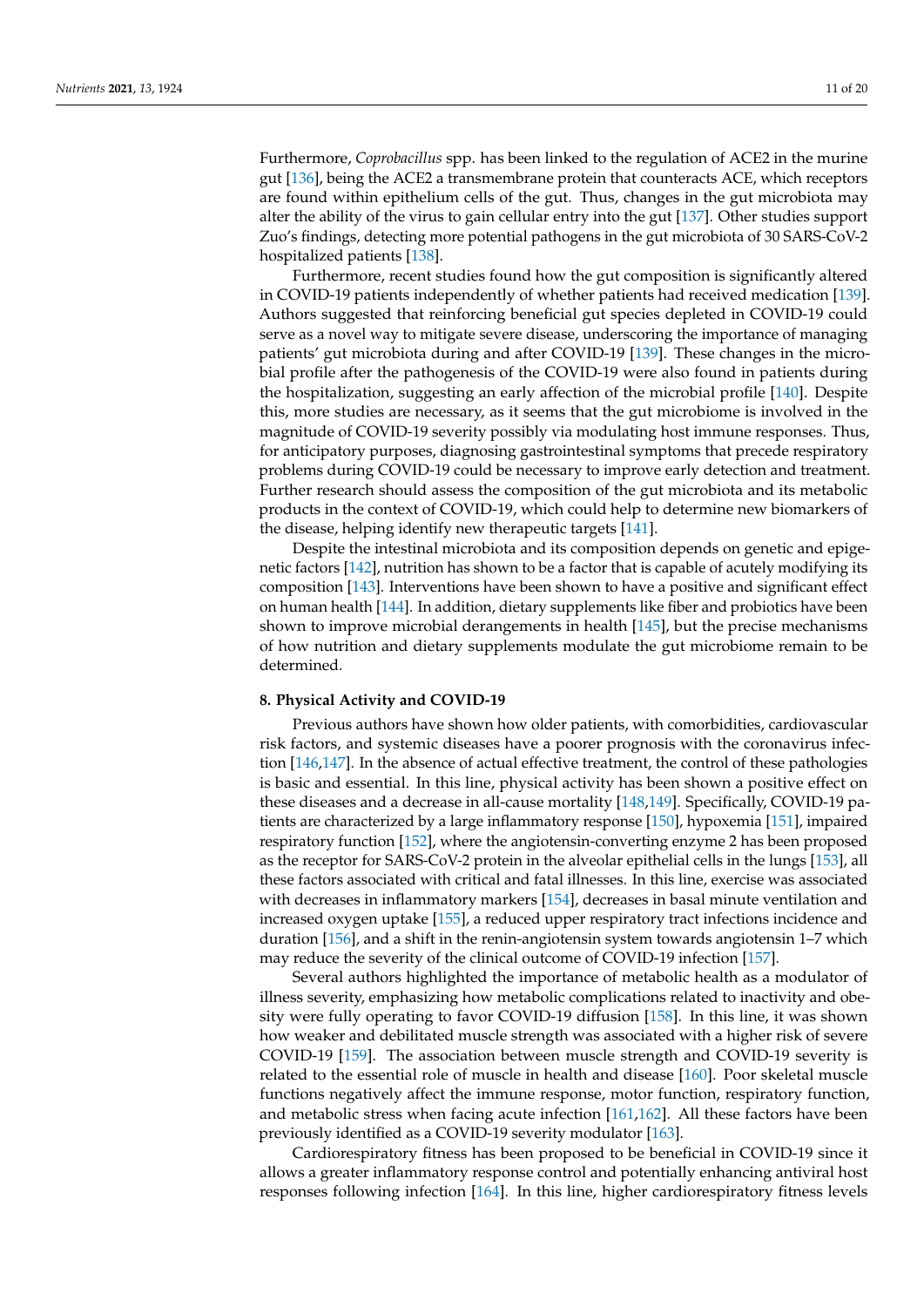are related to a lower hospitalization due to COVID-19 [\[165\]](#page-19-2). It is known how physical activity modulates immune system functions, presenting moderate physical activity an association with cardiorespiratory fitness, increasing immune system capacity, and reducing inflammation [\[166\]](#page-19-3). In this regard, a sedentary lifestyle was found as an independent risk factor for mortality in COVID-19 hospitalized patients. This fact represents an important finding and proposes the utility of exercise in the prevention of severe COVID-19 presentations [\[167\]](#page-19-4). In addition, the walking pace has been identified as a potential risk factor for severe COVID-19, with slow walkers having a high-risk profile [\[168\]](#page-19-5). Physical activity and cardiorespiratory fitness have clear preventive potential on several chronic diseases that are considered to be risk factors for COVID-19 outcomes and counteract aging-related processes that may also be associated with higher COVID-19 risk [\[169\]](#page-19-6). Maximal exercise capacity is independently and inversely associated with the likelihood of hospitalization due to COVID-19.

In the actual situation, where vaccines are starting to administrate to the population, also physical exercise could have a critical role. Previous authors demonstrated how an acute stressor in close temporal proximity to immune challenge could enhance the response to delayed-type hypersensitivity and antibody response to vaccination [\[170\]](#page-19-7). Specifically, acute exercise-induced stress before influenza vaccination (preferably highintensity exercise) might enhance antibody responses [\[171,](#page-19-8)[172\]](#page-19-9). Beyond vaccination, the COVID-19 pandemic has taught us the importance of preventive lifestyle actions. Physical activity is presented as a safe and potential preventive measure, especially for the most vulnerable groups [\[173\]](#page-19-10).

Finally, given the ongoing novelty of COVID-19, some authors proposed the evaluation of both inflammatory response and physical function (handgrip strength) for patients recovering from COVID-19 since it provides new information into the recovery process [\[174\]](#page-19-11)

# **9. Practical Statements**

The main findings of the present and their practical applications are summarized in the following key points and Table [1.](#page-12-0)

- The COVID-19 lockdown promoted unhealthy dietary changes (inactivity, daily intake, snacks, alcohol), increasing body mass and fat, and showing obesity-overweight people poor diet habits.
- Obesity is a risk factor for COVID-19.
- A healthy balanced diet is an integral part of personal risk management.
- Vitamins C and D improve health-related outcomes in COVID-patients.
- Sufficient vitamin intake and an active lifestyle are strongly recommended as a preventive measure to the general population.
- There is a large prevalence of malnutrition among hospitalized patients with COVID-19.
- Nutritional support and rehabilitation exercise are needed to avoid muscle atrophy and sarcopenia in COVID-19 hospitalized patients. They should be considered as an integral part of the therapeutic approach.
- Deficient states of vitamin C, D, B12 selenium, iron,  $\omega$ -3, and medium and long-chain fatty acids increase the probability of hospitalization and mortality from COVID-19.
- The gut microbiome profile is altered due to COVID-19, being involved in the magnitude of COVID-19 severity via modulating host immune responses.
- A healthy gut microbiome serves as a preventive and protective factor, appropriate nutrition and probiotics are good strategies for its enhancement.
- Active lifestyle and physical activity allow a lower risk, and mortality rate in COVID-19 patients, due to its positive effect on metabolic health and inflammation.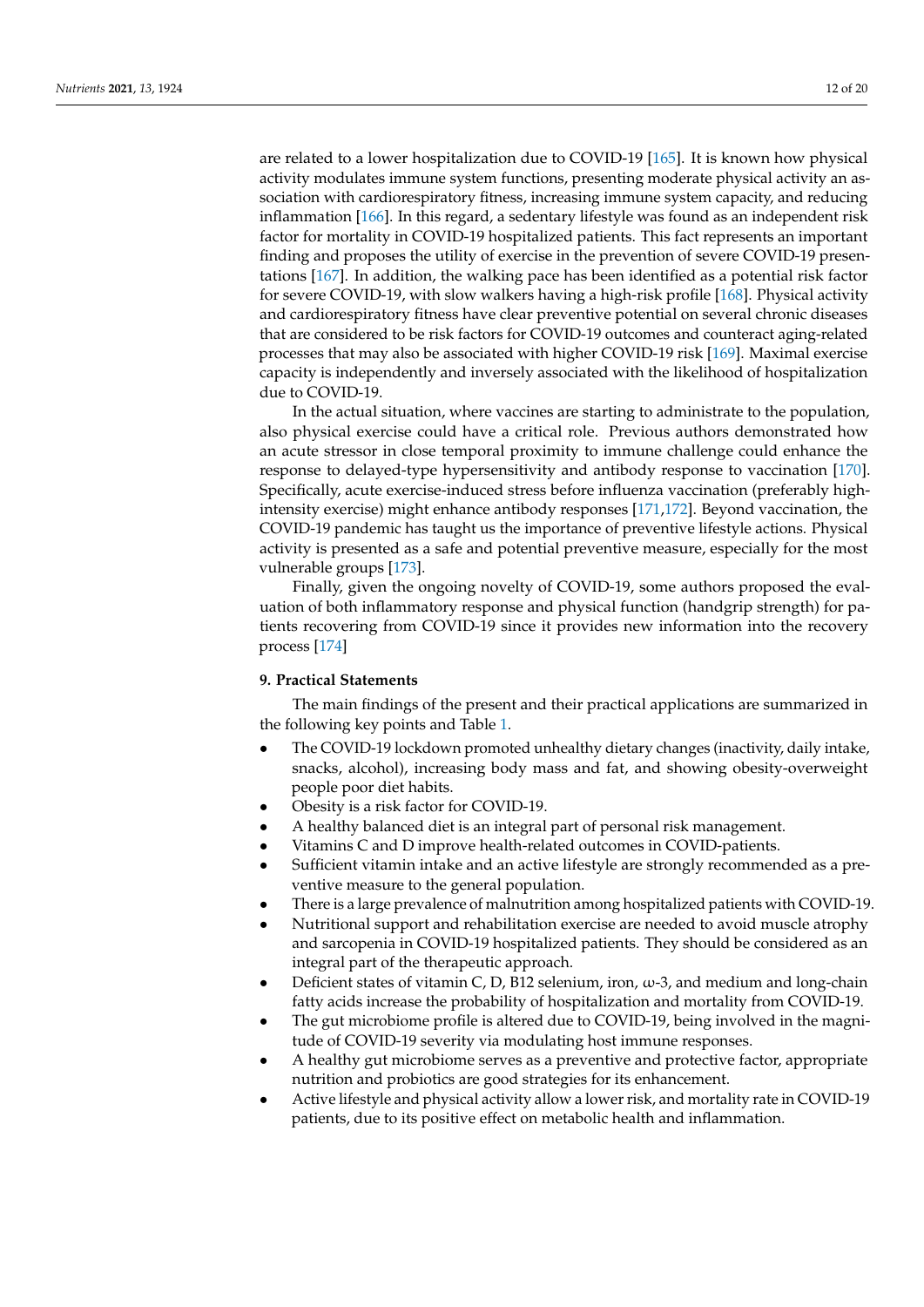| Recommendation                        | <b>Nutritional Intervention</b>                    |                                                                                                                                                                                                          |
|---------------------------------------|----------------------------------------------------|----------------------------------------------------------------------------------------------------------------------------------------------------------------------------------------------------------|
| Avoid                                 | Daily products                                     |                                                                                                                                                                                                          |
|                                       | <b>Snacks</b>                                      |                                                                                                                                                                                                          |
|                                       | Alcohol                                            |                                                                                                                                                                                                          |
| Include                               | Carbohydrates                                      | <60 % of total caloric value to avoid insulin<br>resistance, hyperglycemia, and acute respiratory<br>distress syndrome.<br>2 g/kg/day and must not exceed 150 g/day for<br>critically COVID-19 patients. |
|                                       | Proteins                                           | 1.3 g/kg day to reduce muscle loss due to systemic<br>inflammation and improve respiratory muscle<br>strength.                                                                                           |
|                                       | Fats                                               | $1.5$ g/kg/day                                                                                                                                                                                           |
|                                       | Fluids                                             | For stable patients in ICU: 30 mL/kg/day of fluid<br>for adult and 28 mL/kg/day for elderly                                                                                                              |
| <b>Prevent Deficient states</b>       | Vitamin <sub>C</sub>                               |                                                                                                                                                                                                          |
|                                       | Vitamin D                                          |                                                                                                                                                                                                          |
|                                       | Vitamin B12                                        |                                                                                                                                                                                                          |
|                                       | Selenium                                           |                                                                                                                                                                                                          |
|                                       | Iron                                               |                                                                                                                                                                                                          |
|                                       | $\omega$ -3, and medium and long-chain fatty acids |                                                                                                                                                                                                          |
| Keep                                  | Adequate gut microbiome profile                    |                                                                                                                                                                                                          |
| <b>Physical Activity Intervention</b> |                                                    |                                                                                                                                                                                                          |
| Avoid                                 | Inactivity                                         |                                                                                                                                                                                                          |
| Keep                                  | Active lifestyle                                   |                                                                                                                                                                                                          |

<span id="page-12-0"></span>**Table 1.** Nutritional interventions in COVID-19.

Finally, the present review has certain limitations. First, the information regarding the study aim has been presented with a low number of studies compared to traditional reviews. This fact was due to the novelty of the review and the relatively short time since the appearance of COVID-19. Based on the results presented, we would propose as future research lines in this area the study of the effect of diets with a powerful anti-inflammatory effect in patients with COVID-19 and the risk of COVID-19 infection; and to analyze the effect of combinations of supplements with antioxidant and anti-inflammatory effects in patients with COVID-19.

# **10. Conclusions**

The present narrative review found how the COVID-19 lockdown promoted unhealthy dietary changes and increases in body weight of the population, showing the obesity and physical activity levels as risk factors for COVID-19. In addition, hospitalized COVID-19 patients presented malnutrition and deficiencies in vitamin C, D, B12 selenium, iron,  $\omega$ -3, and medium and long-chain fatty acids highlighting the potential health effect of vitamin C and D interventions.

**Author Contributions:** Conceptualization, V.J.C.-S.; methodology, V.J.C.-S. and J.F.T.-A.; investigation, V.J.C.-S. and J.F.T.-A.; writing—original draft preparation, all authors; writing—review and editing, all authors; supervision, V.J.C.-S. All authors have read and agreed to the published version of the manuscript.

**Funding:** This research received no external funding.

**Institutional Review Board Statement:** Not applicable.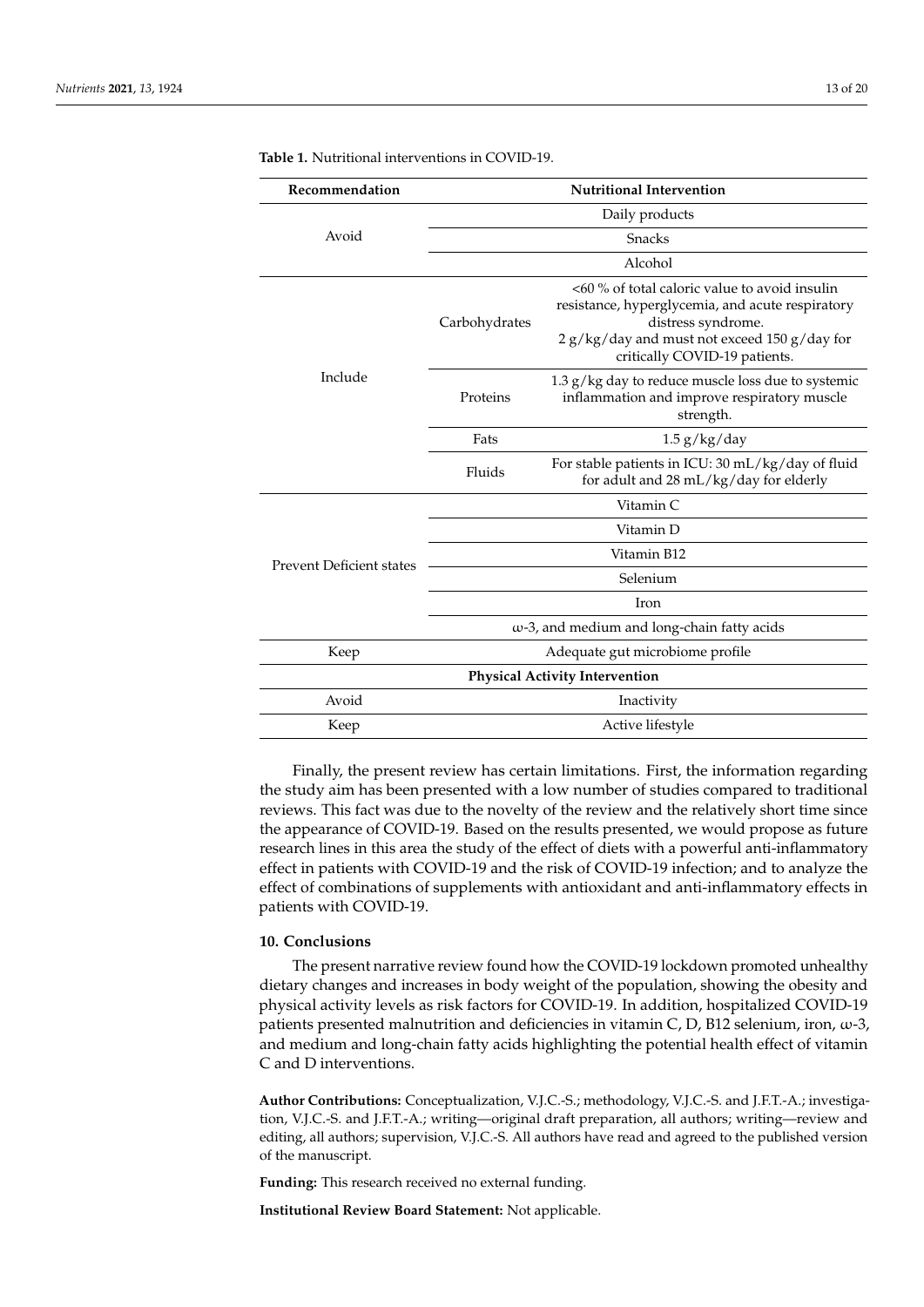**Informed Consent Statement:** Not applicable.

**Data Availability Statement:** Not applicable.

**Conflicts of Interest:** The authors declare no conflict of interest.

# **References**

- <span id="page-13-0"></span>1. Wu, Y.C.; Chen, C.S.; Chan, Y.J. The outbreak of COVID-19: An overview. *J. Chin. Med. Assoc.* **2020**, *83*, 217–220. [\[CrossRef\]](http://doi.org/10.1097/JCMA.0000000000000270) [\[PubMed\]](http://www.ncbi.nlm.nih.gov/pubmed/32134861)
- <span id="page-13-1"></span>2. Tornero-Aguilera, J.F.; Clemente-Suárez, V.J. Cognitive and psychophysiological impact of surgical mask use during university lessons. *Physiol. Behav.* **2021**, *234*. [\[CrossRef\]](http://doi.org/10.1016/j.physbeh.2021.113342) [\[PubMed\]](http://www.ncbi.nlm.nih.gov/pubmed/33516744)
- <span id="page-13-2"></span>3. Clemente-Suárez, V.J.; Navarro-Jiménez, E.; Jimenez, M.; Hormeño-Holgado, A.; Martinez-Gonzalez, M.B.; Benitez-Agudelo, J.C.; Perez-Palencia, N.; Laborde-Cárdenas, C.C.; Tornero-Aguilera, J.F. Impact of COVID-19 pandemic in public mental health: An extensive narrative review. *Sustainability* **2021**, *13*, 3221.
- <span id="page-13-3"></span>4. Singhal, T. A review of coronavirus disease-2019 (COVID-19). *Indian J. Pediatr.* **2020**, *87*, 281–286. [\[CrossRef\]](http://doi.org/10.1007/s12098-020-03263-6)
- <span id="page-13-4"></span>5. Zhao, Q.; Meng, M.; Kumar, R.; Wu, Y.; Huang, J.; Deng, Y.; Weng, Z.; Yang, L. Lymphopenia is associated with severe coronavirus disease 2019 (COVID-19) infections: A systemic review and meta-analysis. *Int. J. Infect. Dis.* **2020**, *96*, 131–135. [\[CrossRef\]](http://doi.org/10.1016/j.ijid.2020.04.086) [\[PubMed\]](http://www.ncbi.nlm.nih.gov/pubmed/32376308)
- <span id="page-13-5"></span>6. Clemente-Suárez, V.J.; Hormeño-Holgado, A.; Jiménez, M.; Benitez-Agudelo, J.C.; Navarro-Jiménez, E.; Perez-Palencia, N.; Maestre-Serrano, R.; Laborde-Cárdenas, C.C.; Tornero-Aguilera, J.F. Dynamics of population immunity due to the herd effect in the COVID-19 pandemic. *Vaccines* **2020**, *8*, 236. [\[CrossRef\]](http://doi.org/10.3390/vaccines8020236)
- <span id="page-13-6"></span>7. Dastoli, S.; Bennardo, L.; Patruno, C.; Nisticò, S.P. Are erythema multiforme and urticaria related to a better outcome of COVID-19? *Dermatol. Ther.* **2020**, *33*, e13681. [\[CrossRef\]](http://doi.org/10.1111/dth.13681) [\[PubMed\]](http://www.ncbi.nlm.nih.gov/pubmed/32447798)
- 8. Clemente-Suárez, V.J.; Dalamitros, A.A.; Beltran-Velasco, A.I.; Mielgo-Ayuso, J.; Tornero-Aguilera, J.F. Social and psychophysiological consequences of the COVID-19 pandemic: An extensive literature review. *Front. Psychol.* **2020**, *11*. [\[CrossRef\]](http://doi.org/10.3389/fpsyg.2020.580225)
- 9. Golestaneh, L.; Neugarten, J.; Fisher, M.; Billett, H.H.; Gil, M.R.; Johns, T.; Yunes, M.; Mokrzycki, M.H.; Coco, M.; Norris, K.C. The association of race and COVID-19 mortality. *EClinicalMedicine* **2020**, *25*. [\[CrossRef\]](http://doi.org/10.1016/j.eclinm.2020.100455)
- <span id="page-13-7"></span>10. Fuentes-García, J.P.; Patiño, M.J.M.; Villafaina, S.; Clemente-Suárez, V.J. The effect of COVID-19 confinement in behavioral, psychological, and training patterns of chess players. *Front. Psychol.* **2020**, *11*. [\[CrossRef\]](http://doi.org/10.3389/fpsyg.2020.01812)
- <span id="page-13-8"></span>11. Batlle-Bayer, L.; Aldaco, R.; Bala, A.; Puig, R.; Laso, J.; Margallo, M.; Vázquez-Rowe, I.; Antó, J.M.; Fullana-i-Palmer, P. Environmental and nutritional impacts of dietary changes in Spain during the COVID-19 lockdown. *Sci. Total Environ.* **2020**, *748*. [\[CrossRef\]](http://doi.org/10.1016/j.scitotenv.2020.141410)
- <span id="page-13-9"></span>12. Sidor, A.; Rzymski, P. Dietary choices and habits during COVID-19 lockdown: Experience from Poland. *Nutrients* **2020**, *12*, 1657. [\[CrossRef\]](http://doi.org/10.3390/nu12061657)
- <span id="page-13-10"></span>13. Muscogiuri, G.; Barrea, L.; Savastano, S.; Colao, A. Nutritional recommendations for CoVID-19 quarantine. *Eur. J. Clin. Nutr.* **2020**, *74*, 850–851. [\[CrossRef\]](http://doi.org/10.1038/s41430-020-0635-2) [\[PubMed\]](http://www.ncbi.nlm.nih.gov/pubmed/32286533)
- <span id="page-13-11"></span>14. Rundle, A.G.; Park, Y.; Herbstman, J.B.; Kinsey, E.W.; Wang, Y.C. COVID-19–related school closings and risk of weight gain among children. *Obesity* **2020**, *28*, 1008–1009. [\[CrossRef\]](http://doi.org/10.1002/oby.22813) [\[PubMed\]](http://www.ncbi.nlm.nih.gov/pubmed/32227671)
- <span id="page-13-12"></span>15. Rodriguez-Besteiro, S.; Tornero-Aguilera, J.F.; Fernández-Lucas, J.; Clemente-Suárez, V.J. Gender Differences in the COVID-19 Pandemic Risk Perception, Psychology, and Behaviors of Spanish University Students. *Int. J. Environ. Res. Public Health* **2021**, *18*, 3908. [\[CrossRef\]](http://doi.org/10.3390/ijerph18083908) [\[PubMed\]](http://www.ncbi.nlm.nih.gov/pubmed/33917827)
- <span id="page-13-13"></span>16. Jia, P.; Liu, L.; Xie, X.; Yuan, C.; Chen, H.; Guo, B.; Zhou, J.; Yang, S. Changes in dietary patterns among youths in China during COVID-19 epidemic: The COVID-19 impact on lifestyle change survey (COINLICS). *Appetite* **2021**, *158*. [\[CrossRef\]](http://doi.org/10.1016/j.appet.2020.105015) [\[PubMed\]](http://www.ncbi.nlm.nih.gov/pubmed/33121998)
- <span id="page-13-14"></span>17. Ruiz-Roso, M.B.; de Carvalho Padilha, P.; Mantilla-Escalante, D.C.; Ulloa, N.; Brun, P.; Acevedo-Correa, D.; Arantes Ferreira Peres, W.; Martorell, M.; Aires, M.T.; de Oliveira Cardoso, L. Covid-19 confinement and changes of adolescent's dietary trends in Italy, Spain, Chile, Colombia and Brazil. *Nutrients* **2020**, *12*, 1807. [\[CrossRef\]](http://doi.org/10.3390/nu12061807)
- <span id="page-13-15"></span>18. Opichka, K.; Smith, C.; Levine, A.S. Problematic eating behaviors are more prevalent in african american women who are overweight or obese than african american women who are lean or normal weight. *Fam. Commun. Health* **2019**, *42*, 81–89. [\[CrossRef\]](http://doi.org/10.1097/FCH.0000000000000222)
- <span id="page-13-16"></span>19. Błaszczyk-Bębenek, E.; Jagielski, P.; Bolesławska, I.; Jagielska, A.; Nitsch-Osuch, A.; Kawalec, P. Nutrition behaviors in Polish adults before and during COVID-19 lockdown. *Nutrients* **2020**, *12*, 3084. [\[CrossRef\]](http://doi.org/10.3390/nu12103084)
- <span id="page-13-17"></span>20. Pietrobelli, A.; Pecoraro, L.; Ferruzzi, A.; Heo, M.; Faith, M.; Zoller, T.; Antoniazzi, F.; Piacentini, G.; Fearnbach, S.N.; Heymsfield, S.B. Effects of COVID-19 lockdown on lifestyle behaviors in children with obesity living in Verona, Italy: A longitudinal study. *Obesity* **2020**, *28*, 1382–1385. [\[CrossRef\]](http://doi.org/10.1002/oby.22861)
- <span id="page-13-18"></span>21. Larsen, S.C.; Heitmann, B.L. More frequent intake of regular meals and less frequent snacking are weakly associated with lower long-term gains in body mass index and fat mass in middle-aged men and women. *J. Nutr.* **2019**, *149*, 824–830. [\[CrossRef\]](http://doi.org/10.1093/jn/nxy326)
- <span id="page-13-19"></span>22. Serra-Majem, L.; Tomaino, L.; Dernini, S.; Berry, E.M.; Lairon, D.; Ngo de la Cruz, J.; Bach-Faig, A.; Donini, L.M.; Medina, F.-X.; Belahsen, R.; et al. Updating the Mediterranean diet pyramid towards sustainability: Focus on environmental concerns. *Int. J. Environ. Res. Public Health* **2020**, *17*, 8758. [\[CrossRef\]](http://doi.org/10.3390/ijerph17238758) [\[PubMed\]](http://www.ncbi.nlm.nih.gov/pubmed/33255721)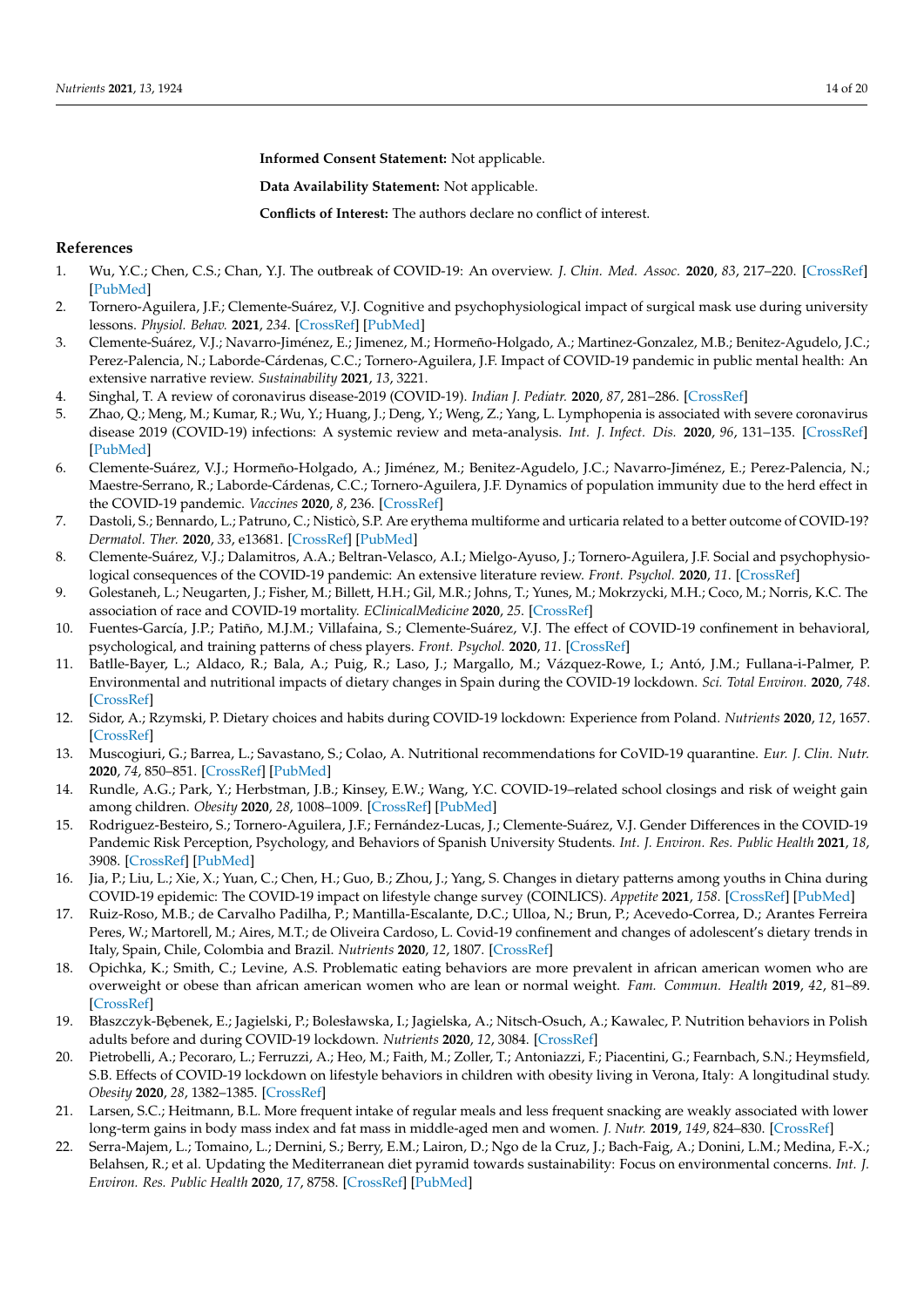- <span id="page-14-0"></span>23. Poobalan, A.S.; Aucott, L.S.; Clarke, A.; Smith, W.C.S. Diet behaviour among young people in transition to adulthood (18–25 year olds): A mixed method study. *Health Psychol. Behav. Med.* **2014**, *2*, 909–928. [\[CrossRef\]](http://doi.org/10.1080/21642850.2014.931232)
- <span id="page-14-1"></span>24. Araiza, A.M.; Lobel, M. Stress and eating: Definitions, findings, explanations, and implications. *Soc. Pers. Psychol. Compass* **2018**, *12*, e12378. [\[CrossRef\]](http://doi.org/10.1111/spc3.12378)
- <span id="page-14-2"></span>25. Moynihan, A.B.; Van Tilburg, W.A.; Igou, E.R.; Wisman, A.; Donnelly, A.E.; Mulcaire, J.B. Eaten up by boredom: Consuming food to escape awareness of the bored self. *Front. Psychol.* **2015**, *6*. [\[CrossRef\]](http://doi.org/10.3389/fpsyg.2015.00369)
- <span id="page-14-3"></span>26. Gasmi, A.; Noor, S.; Tippairote, T.; Dadar, M.; Menzel, A.; Bjørklund, G. Individual risk management strategy and potential therapeutic options for the COVID-19 pandemic. *Clin. Immunol.* **2020**, *215*. [\[CrossRef\]](http://doi.org/10.1016/j.clim.2020.108409) [\[PubMed\]](http://www.ncbi.nlm.nih.gov/pubmed/32276137)
- <span id="page-14-4"></span>27. Fernandez, M.L.; Raheem, D.; Ramos, F.; Carrascosa, C.; Saraiva, A.; Raposo, A. Highlights of current dietary guidelines in five continents. *Int. J. Environ. Res. Public Health* **2021**, *18*, 2814. [\[CrossRef\]](http://doi.org/10.3390/ijerph18062814)
- <span id="page-14-5"></span>28. Bhaskaram, P. Micronutrient malnutrition, infection, and immunity: An overview. *Nutr. Rev.* **2002**, *60*, S40–S45. [\[CrossRef\]](http://doi.org/10.1301/00296640260130722) [\[PubMed\]](http://www.ncbi.nlm.nih.gov/pubmed/12035857)
- <span id="page-14-6"></span>29. Cava, E.; Carbone, S. Coronavirus disease 2019 pandemic and alterations of body composition. *Curr. Opin. Clin. Nutr. Metab. Care* **2021**, *24*, 229–235. [\[CrossRef\]](http://doi.org/10.1097/MCO.0000000000000740) [\[PubMed\]](http://www.ncbi.nlm.nih.gov/pubmed/33587365)
- <span id="page-14-7"></span>30. Ding, D.; Cheng, M.; del Pozo Cruz, B.; Lin, T.; Sun, S.; Zhang, L.; Yang, Q.; Ma, Z.; Wang, J.; Jia, Y. How COVID-19 lockdown and reopening affected daily steps: Evidence based on 164,630 person-days of prospectively collected data from Shanghai, China. *Int. J. Behav. Nutr. Phys. Act.* **2021**, *18*, 1–10. [\[CrossRef\]](http://doi.org/10.1186/s12966-021-01106-x)
- <span id="page-14-8"></span>31. Neovius, M.; Linne, Y.; Rossner, S. BMI, waist-circumference and waist-hip-ratio as diagnostic tests for fatness in adolescents. *Int. J. Obes.* **2005**, *29*, 163–169. [\[CrossRef\]](http://doi.org/10.1038/sj.ijo.0802867)
- <span id="page-14-9"></span>32. Menke, A.; Muntner, P.; Wildman, R.P.; Reynolds, K.; He, J. Measures of adiposity and cardiovascular disease risk factors. *Obesity* **2007**, *15*, 785–795. [\[CrossRef\]](http://doi.org/10.1038/oby.2007.593) [\[PubMed\]](http://www.ncbi.nlm.nih.gov/pubmed/17372330)
- <span id="page-14-10"></span>33. Freuer, D.; Linseisen, J.; Meisinger, C. Impact of body composition on COVID-19 susceptibility and severity: A two-sample multivariable mendelian randomization study. *Metab. Clin. Exp.* **2021**, *118*. [\[CrossRef\]](http://doi.org/10.1016/j.metabol.2021.154732) [\[PubMed\]](http://www.ncbi.nlm.nih.gov/pubmed/33631142)
- <span id="page-14-11"></span>34. Christensen, R.A.; Sturrock, S.L.; Arneja, J.; Brooks, J.D. Measures of adiposity and risk of testing positive for SARS-CoV-2 in the UK biobank study. *J. Obes.* **2021**, *2021*. [\[CrossRef\]](http://doi.org/10.1155/2021/8837319) [\[PubMed\]](http://www.ncbi.nlm.nih.gov/pubmed/33542836)
- <span id="page-14-12"></span>35. Favre, G.; Legueult, K.; Pradier, C.; Raffaelli, C.; Ichai, C.; Iannelli, A.; Esnault, V. Visceral fat is associated to the severity of COVID-19. *Metabolism* **2021**, *115*, 154440. [\[CrossRef\]](http://doi.org/10.1016/j.metabol.2020.154440) [\[PubMed\]](http://www.ncbi.nlm.nih.gov/pubmed/33246009)
- <span id="page-14-13"></span>36. Petersen, A.; Bressem, K.; Albrecht, J.; Thieß, H.; Vahldiek, J.; Hamm, B.; Makowski, M.R.; Niehues, A.; Niehues, S.M.; Adams, L.C. The role of visceral adiposity in the severity of COVID-19: Highlights from a unicenter cross-sectional pilot study in Germany. *Metab. Clin. Exp.* **2020**, *110*. [\[CrossRef\]](http://doi.org/10.1016/j.metabol.2020.154317) [\[PubMed\]](http://www.ncbi.nlm.nih.gov/pubmed/32673651)
- <span id="page-14-14"></span>37. Kottlors, J.; Zopfs, D.; Fervers, P.; Bremm, J.; Abdullayev, N.; Maintz, D.; Tritt, S.; Persigehl, T. Body composition on low dose chest CT is a significant predictor of poor clinical outcome in COVID-19 disease-A multicenter feasibility study. *Eur. J. Radiol.* **2020**, *132*. [\[CrossRef\]](http://doi.org/10.1016/j.ejrad.2020.109274)
- <span id="page-14-15"></span>38. Van Zelst, C.M.; Janssen, M.L.; Pouw, N.; Birnie, E.; Castro Cabezas, M.; Braunstahl, G.J. Analyses of abdominal adiposity and metabolic syndrome as risk factors for respiratory distress in COVID-19. *BMJ Open Respir. Res.* **2020**, *7*. [\[CrossRef\]](http://doi.org/10.1136/bmjresp-2020-000792)
- <span id="page-14-16"></span>39. De Faria Coelho-Ravagnani, C.; Corgosinho, F.C.; Sanches, F.L.F.Z.; Prado, C.M.M.; Laviano, A.; Mota, J.F. Dietary recommendations during the COVID-19 pandemic. *Nutr. Rev.* **2021**, *79*, 382–393. [\[CrossRef\]](http://doi.org/10.1093/nutrit/nuaa067)
- <span id="page-14-17"></span>40. Rebello, C.J.; Kirwan, J.P.; Greenway, F.L. Obesity, the most common comorbidity in SARS-CoV-2: Is leptin the link? *Int. J. Obes.* **2020**, *44*, 1–8. [\[CrossRef\]](http://doi.org/10.1038/s41366-020-0640-5)
- <span id="page-14-18"></span>41. Földi, M.; Farkas, N.; Kiss, S.; Zádori, N.; Váncsa, S.; Szakó, L.; Dembrovszky, F.; Solymár, M.; Bartalis, E.; Szakács, Z. Obesity is a risk factor for developing critical condition in COVID-19 patients: A systematic review and meta-analysis. *Obes. Rev.* **2020**, *21*, e13095. [\[CrossRef\]](http://doi.org/10.1111/obr.13095) [\[PubMed\]](http://www.ncbi.nlm.nih.gov/pubmed/32686331)
- <span id="page-14-19"></span>42. Chu, Y.; Yang, J.; Shi, J.; Zhang, P.; Wang, X. Obesity is associated with increased severity of disease in COVID-19 pneumonia: A systematic review and meta-analysis. *Eur. J. Med. Res.* **2020**, *25*, 1–15. [\[CrossRef\]](http://doi.org/10.1186/s40001-020-00464-9) [\[PubMed\]](http://www.ncbi.nlm.nih.gov/pubmed/33267871)
- <span id="page-14-20"></span>43. Watanabe, M.; Caruso, D.; Tuccinardi, D.; Risi, R.; Zerunian, M.; Polici, M.; Pucciarelli, F.; Tarallo, M.; Strigari, L.; Manfrini, S. Visceral fat shows the strongest association with the need of intensive care in patients with COVID-19. *Metab. Clin. Exp.* **2020**, *111*. [\[CrossRef\]](http://doi.org/10.1016/j.metabol.2020.154319) [\[PubMed\]](http://www.ncbi.nlm.nih.gov/pubmed/32712222)
- <span id="page-14-21"></span>44. Zhao, X.; Gang, X.; He, G.; Li, Z.; Lv, Y.; Han, Q.; Wang, G. Obesity increases the severity and mortality of influenza and COVID-19: A systematic review and meta-analysis. *Front. Endocrinol.* **2020**, *11*. [\[CrossRef\]](http://doi.org/10.3389/fendo.2020.595109)
- <span id="page-14-22"></span>45. Tamara, A.; Tahapary, D.L. Obesity as a predictor for a poor prognosis of COVID-19: A systematic review. *Diabetes Metab. Syndr. Clin. Res. Rev.* **2020**, *14*, 655–659. [\[CrossRef\]](http://doi.org/10.1016/j.dsx.2020.05.020)
- <span id="page-14-23"></span>46. Yang, J.; Hu, J.; Zhu, C. Obesity aggravates COVID-19: A systematic review and meta-analysis. *J. Med. Virol.* **2021**, *93*, 257–261. [\[CrossRef\]](http://doi.org/10.1002/jmv.26237) [\[PubMed\]](http://www.ncbi.nlm.nih.gov/pubmed/32603481)
- <span id="page-14-24"></span>47. Huber, B.C.; Steffen, J.; Schlichtiger, J.; Brunner, S. Altered nutrition behavior during COVID-19 pandemic lockdown in young adults. *Eur. J. Nutr.* **2020**, 1–10. [\[CrossRef\]](http://doi.org/10.1007/s00394-020-02435-6)
- <span id="page-14-25"></span>48. Banga, N.; Guss, P.; Banga, A.; Rosenman, K.D. Incidence and variables associated with inadequate antibody titers after pre-exposure rabies vaccination among veterinary medical students. *Vaccine* **2014**, *32*, 979–983. [\[CrossRef\]](http://doi.org/10.1016/j.vaccine.2013.12.019)
- 49. Liu, F.; Guo, Z.; Dong, C. Influences of obesity on the immunogenicity of Hepatitis B vaccine. *Hum. Vaccin. Immunother.* **2017**, *13*, 1014–1017. [\[CrossRef\]](http://doi.org/10.1080/21645515.2016.1274475)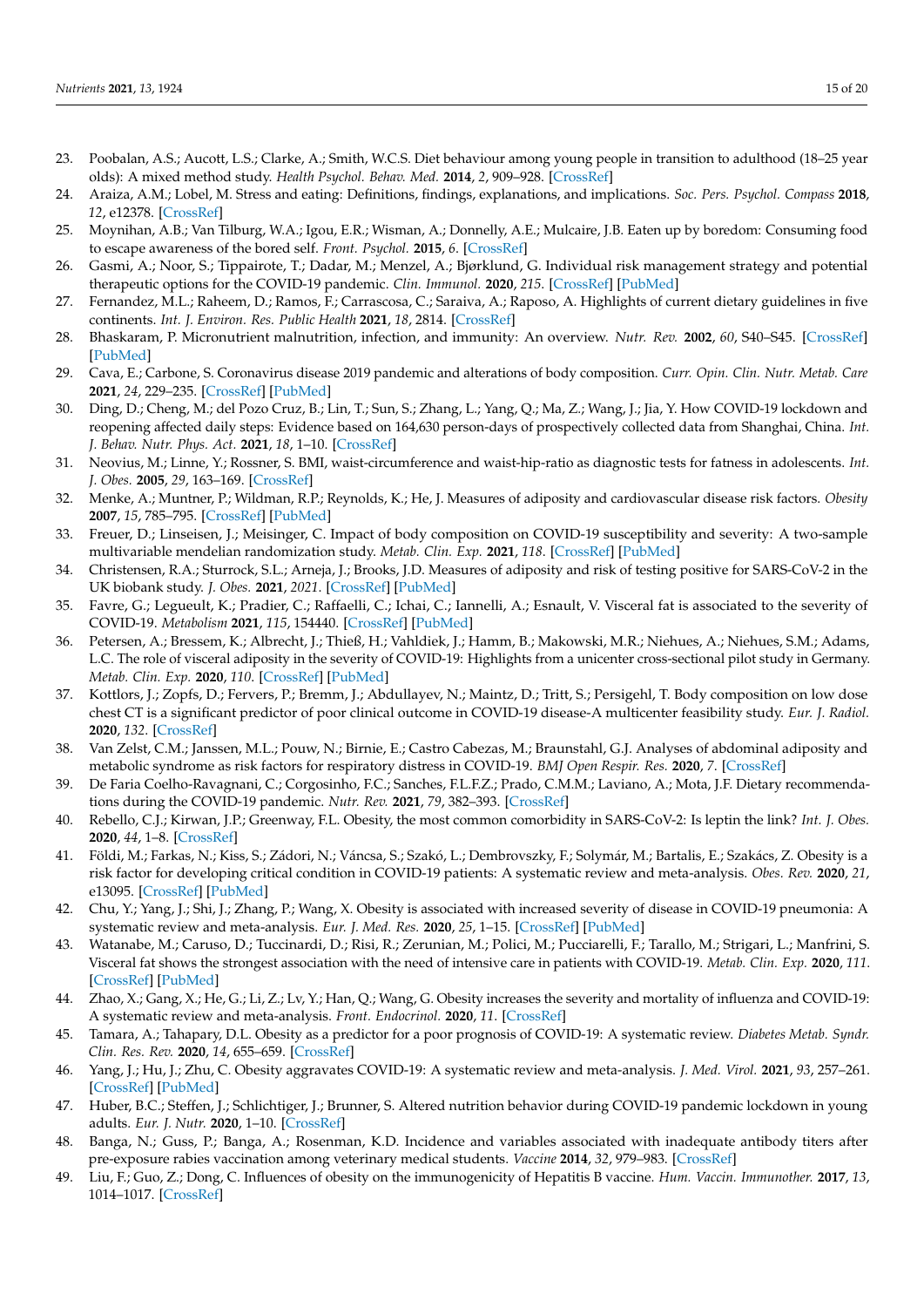- 50. Neidich, S.D.; Green, W.D.; Rebeles, J.; Karlsson, E.A.; Schultz-Cherry, S.; Noah, T.L.; Chakladar, S.; Hudgens, M.G.; Weir, S.S.; Beck, M.A. Increased risk of influenza among vaccinated adults who are obese. *Int. J. Obes.* **2017**, *41*, 1324–1330. [\[CrossRef\]](http://doi.org/10.1038/ijo.2017.131)
- <span id="page-15-0"></span>51. Eliakim, A.; Swindt, C.; Zaldivar, F.; Casali, P.; Cooper, D.M. Reduced tetanus antibody titers in overweight children. *Autoimmunity* **2006**, *39*, 137–141. [\[CrossRef\]](http://doi.org/10.1080/08916930600597326)
- <span id="page-15-1"></span>52. Butler, M.J.; Barrientos, R.M. The impact of nutrition on COVID-19 susceptibility and long-term consequences. *Brain Behav. Immun.* **2021**, *87*, 53–54. [\[CrossRef\]](http://doi.org/10.1016/j.bbi.2020.04.040) [\[PubMed\]](http://www.ncbi.nlm.nih.gov/pubmed/32311498)
- <span id="page-15-2"></span>53. Greene, M.W.; Roberts, A.P.; Frugé, A.D. Negative association between Mediterranean diet adherence and COVID-19 cases and related deaths in Spain and 25 OECD countries: An ecological study. *Front. Nutr.* **2021**, *8*. [\[CrossRef\]](http://doi.org/10.3389/fnut.2021.591964)
- <span id="page-15-3"></span>54. Richardson, D.P.; Lovegrove, J.A. Nutritional status of micronutrients as a possible and modifiable risk factor for COVID-19: A UK perspective. *Br. J. Nutr.* **2021**, *125*, 678–684. [\[CrossRef\]](http://doi.org/10.1017/S000711452000330X)
- <span id="page-15-4"></span>55. Sassi, F.; Tamone, C.; D'Amelio, P. Vitamin D: Nutrient, hormone, and immunomodulator. *Nutrients* **2018**, *10*, 1656. [\[CrossRef\]](http://doi.org/10.3390/nu10111656)
- <span id="page-15-5"></span>56. Pereira, M.; Dantas Damascena, A.; Galvão Azevedo, L.M.; de Almeida Oliveira, T.; da Mota Santana, J. Vitamin D deficiency aggravates COVID-19: Systematic review and meta-analysis. *Crit. Rev. Food Sci. Nutr.* **2020**, 1–9. [\[CrossRef\]](http://doi.org/10.1080/10408398.2020.1841090)
- <span id="page-15-6"></span>57. Detopoulou, P.; Demopoulos, C.A.; Antonopoulou, S. Micronutrients, phytochemicals and mediterranean diet: A potential protective role against COVID-19 through modulation of PAF actions and metabolism. *Nutrients* **2021**, *13*, 462. [\[CrossRef\]](http://doi.org/10.3390/nu13020462)
- <span id="page-15-7"></span>58. Gasmi, A.; Tippairote, T.; Mujawdiya, P.K.; Peana, M.; Menzel, A.; Dadar, M.; Bjørklund, G. Micronutrients as immunomodulatory tools for COVID-19 management. *Clin. Immunol.* **2020**, *220*, 108545. [\[CrossRef\]](http://doi.org/10.1016/j.clim.2020.108545) [\[PubMed\]](http://www.ncbi.nlm.nih.gov/pubmed/32710937)
- <span id="page-15-8"></span>59. Im, J.H.; Je, Y.S.; Baek, J.; Chung, M.; Kwon, H.Y.; Lee, J. Nutritional status of patients with COVID-19. *Int. J. Infect. Dis.* **2020**, *100*, 390–393. [\[CrossRef\]](http://doi.org/10.1016/j.ijid.2020.08.018) [\[PubMed\]](http://www.ncbi.nlm.nih.gov/pubmed/32795605)
- <span id="page-15-9"></span>60. Saeed, F.; Nadeem, M.; Ahmed, R.S.; Tahir Nadeem, M.; Arshad, M.S.; Ullah, A. Studying the impact of nutritional immunology underlying the modulation of immune responses by nutritional compounds—A review. *Food Agric. Immunol.* **2016**, *27*, 205–229. [\[CrossRef\]](http://doi.org/10.1080/09540105.2015.1079600)
- <span id="page-15-10"></span>61. Patterson, T.; Isales, C.M.; Fulzele, S. Low level of vitamin C and dysregulation of vitamin C transporter might be involved in the severity of COVID-19 infection. *Aging Dis.* **2021**, *12*. [\[CrossRef\]](http://doi.org/10.14336/AD.2020.0918)
- <span id="page-15-11"></span>62. Carr, A.C. Vitamin C in pneumonia and sepsis. In *Vitamin C: New Biochemical and Functional Insights. Oxidative Stress and Disease*; Chen, Q., Vissers, M., Eds.; Taylor & Francis: Abingdon, UK, 2020; pp. 115–135.
- <span id="page-15-12"></span>63. Arvinte, C.; Singh, M.; Marik, P.E. Serum levels of vitamin C and vitamin D in a cohort of critically ill COVID-19 patients of a north american community hospital intensive care unit in May 2020: A pilot study. *Med. Drug Discov.* **2020**, *8*. [\[CrossRef\]](http://doi.org/10.1016/j.medidd.2020.100064) [\[PubMed\]](http://www.ncbi.nlm.nih.gov/pubmed/32964205)
- <span id="page-15-13"></span>64. Galmés, S.; Serra, F.; Palou, A. Current state of evidence: Influence of nutritional and nutrigenetic factors on immunity in the COVID-19 pandemic framework. *Nutrients* **2020**, *12*, 2738. [\[CrossRef\]](http://doi.org/10.3390/nu12092738)
- <span id="page-15-14"></span>65. Agoro, R.; Taleb, M.; Quesniaux, V.F.; Mura, C. Cell iron status influences macrophage polarization. *PLoS ONE* **2018**, *13*, e0196921. [\[CrossRef\]](http://doi.org/10.1371/journal.pone.0196921) [\[PubMed\]](http://www.ncbi.nlm.nih.gov/pubmed/29771935)
- <span id="page-15-15"></span>66. Mikkelsen, K.; Stojanovska, L.; Prakash, M.; Apostolopoulos, V. The effects of vitamin B on the immune/cytokine network and their involvement in depression. *Maturitas* **2017**, *96*, 58–71. [\[CrossRef\]](http://doi.org/10.1016/j.maturitas.2016.11.012)
- <span id="page-15-16"></span>67. Haraj, N.E.; El Aziz, S.; Chadli, A.; Dafir, A.; Mjabber, A.; Aissaoui, O.; Barrou, L.; El Hamidi, C.E.K.; Nsiri, A.; Harrar, R.A. Nutritional status assessment in patients with Covid-19 after discharge from the intensive care unit. *Clin. Nutr. ESPEN* **2021**, *41*, 423–428. [\[CrossRef\]](http://doi.org/10.1016/j.clnesp.2020.09.214)
- <span id="page-15-17"></span>68. Abate, S.M.; Chekole, Y.A.; Estifanos, M.B.; Abate, K.H.; Kabtyimer, R.H. Prevalence and outcomes of malnutrition among hospitalized COVID-19 patients: A systematic review and meta-analysis. *Clin. Nutr. ESPEN* **2021**, *43*. [\[CrossRef\]](http://doi.org/10.1016/j.clnesp.2021.03.002)
- <span id="page-15-18"></span>69. Anker, M.S.; Landmesser, U.; von Haehling, S.; Butler, J.; Coats, A.J.; Anker, S.D. Weight loss, malnutrition, and cachexia in COVID-19: Facts and numbers. *J. Cachex Sarcopenia Muscle* **2021**, *12*, 674. [\[CrossRef\]](http://doi.org/10.1002/jcsm.12674) [\[PubMed\]](http://www.ncbi.nlm.nih.gov/pubmed/33382211)
- <span id="page-15-19"></span>70. Van Aerde, N.; Van den Berghe, G.; Wilmer, A.; Gosselink, R.; Hermans, G. Intensive care unit acquired muscle weakness in COVID-19 patients. *Intensive Care Med.* **2020**, *46*, 2083–2085. [\[CrossRef\]](http://doi.org/10.1007/s00134-020-06244-7)
- <span id="page-15-20"></span>71. Gröber, U.; Holick, M.F. The coronavirus disease (COVID-19)–A supportive approach with selected micronutrients. *Int. J. Vitam. Nutr. Res.* **2021**, 1–22. [\[CrossRef\]](http://doi.org/10.1024/0300-9831/a000693) [\[PubMed\]](http://www.ncbi.nlm.nih.gov/pubmed/33487035)
- <span id="page-15-21"></span>72. Yang, P.; Lin, M.; Liu, Y.; Lee, C.; Chang, N. Effect of nutritional intervention programs on nutritional status and readmission rate in malnourished older adults with pneumonia: A randomized control trial. *Int. J. Environ. Res. Public Health* **2019**, *16*, 4758. [\[CrossRef\]](http://doi.org/10.3390/ijerph16234758)
- <span id="page-15-22"></span>73. Sahebnasagh, A.; Saghafi, F.; Avan, R.; Khoshi, A.; Khataminia, M.; Safdari, M.; Habtemariam, S.; Ghaleno, H.R.; Nabavi, S.M. The prophylaxis and treatment potential of supplements for COVID-19. *Eur. J. Pharmacol.* **2020**, *887*, 173530. [\[CrossRef\]](http://doi.org/10.1016/j.ejphar.2020.173530) [\[PubMed\]](http://www.ncbi.nlm.nih.gov/pubmed/32882216)
- <span id="page-15-23"></span>74. Jayawardena, R.; Sooriyaarachchi, P.; Chourdakis, M.; Jeewandara, C.; Ranasinghe, P. Enhancing immunity in viral infections, with special emphasis on COVID-19: A review. *Diabetes Metab. Syndr. Clin. Res. Rev.* **2020**, *14*, 367–382. [\[CrossRef\]](http://doi.org/10.1016/j.dsx.2020.04.015) [\[PubMed\]](http://www.ncbi.nlm.nih.gov/pubmed/32334392)
- <span id="page-15-24"></span>75. Dattola, A.; Silvestri, M.; Bennardo, L.; Passante, M.; Scali, E.; Patruno, C.; Nisticò, S.P. Role of vitamins in skin health: A Systematic review. *Curr. Nutr. Rep.* **2020**, *9*, 1–10. [\[CrossRef\]](http://doi.org/10.1007/s13668-020-00322-4) [\[PubMed\]](http://www.ncbi.nlm.nih.gov/pubmed/32602055)
- <span id="page-15-25"></span>76. Annweiler, C.; Hanotte, B.; de l'Eprevier, C.G.; Sabatier, J.M.; Lafaie, L.; Célarier, T. Vitamin D and survival in COVID-19 patients: A quasi-experimental study. *J. Steroid Biochem. Mol. Biol.* **2020**, *204*, 105771. [\[CrossRef\]](http://doi.org/10.1016/j.jsbmb.2020.105771)
- <span id="page-15-26"></span>77. Mercola, J.; Grant, W.B.; Wagner, C.L. Evidence regarding Vitamin D and risk of COVID-19 and its severity. *Nutrients* **2020**, *12*, 3361. [\[CrossRef\]](http://doi.org/10.3390/nu12113361)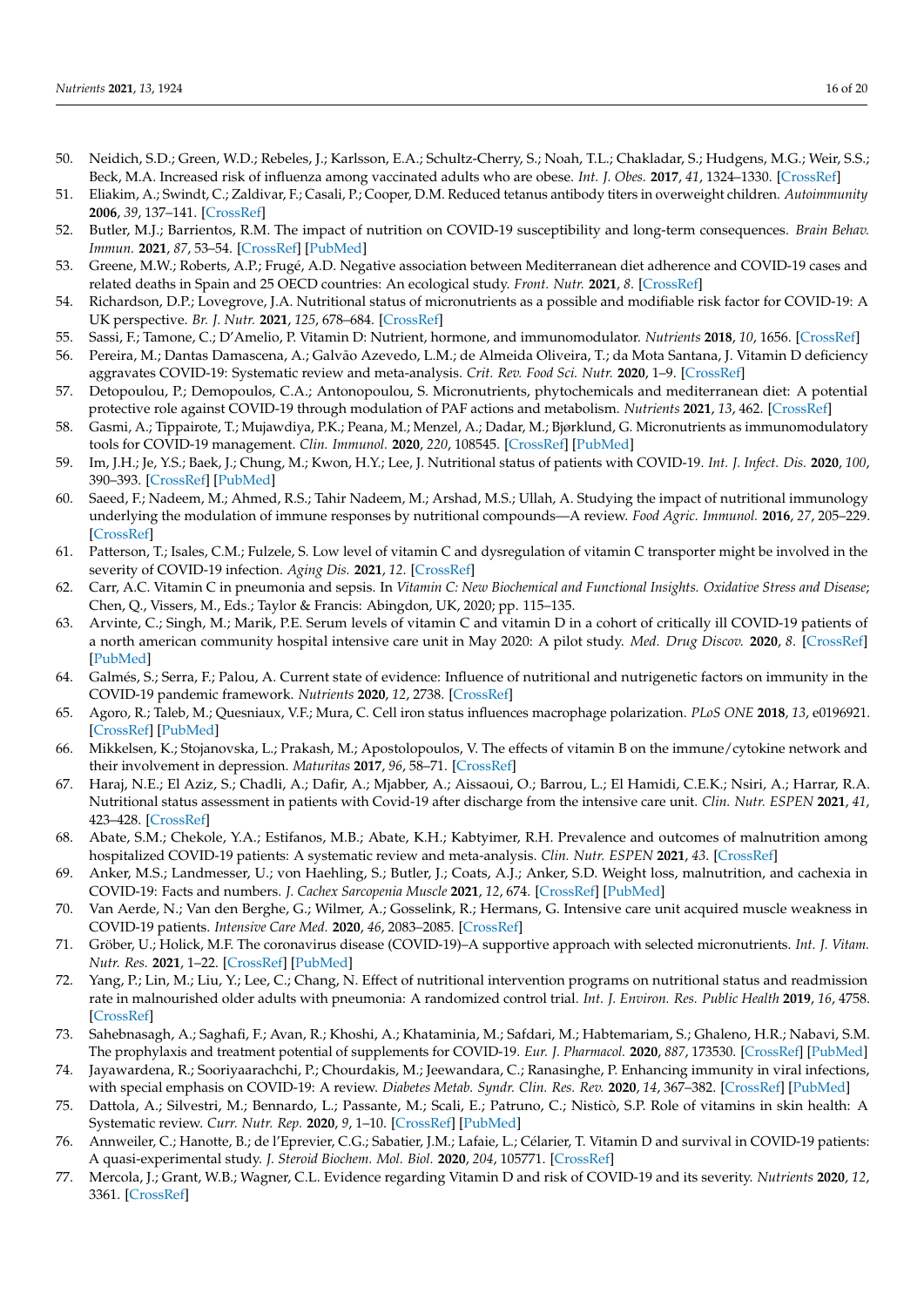- <span id="page-16-0"></span>78. Shah, K.; Saxena, D. Vitamin D supplementation, COVID-19 & disease severity: A meta-analysis. *QJM Int. J. Med.* **2021**, *114*. [\[CrossRef\]](http://doi.org/10.1093/qjmed/hcab009)
- <span id="page-16-1"></span>79. Hamulka, J.; Jeruszka-Bielak, M.; Górnicka, M.; Drywień, M.E.; Zielinska-Pukos, M.A. Dietary supplements during COVID-19 outbreak. Results of google trends analysis supported by PLifeCOVID-19 online studies. *Nutrients* **2021**, *13*, 54.
- <span id="page-16-2"></span>80. Lordan, R. Notable developments for vitamin D amid the COVID-19 pandemic, but caution warranted overall: A narrative review. *Nutrients* **2021**, *13*, 740. [\[CrossRef\]](http://doi.org/10.3390/nu13030740)
- <span id="page-16-3"></span>81. Vyas, N.; Kurian, S.J.; Bagchi, D.; Manu, M.K.; Saravu, K.; Unnikrishnan, M.K.; Mukhopadhyay, C.; Rao, M.; Miraj, S.S. Vitamin D in prevention and treatment of COVID-19: Current perspective and future prospects. *J. Am. Coll. Nutr.* **2020**, 1–14. [\[CrossRef\]](http://doi.org/10.1080/07315724.2020.1806758)
- <span id="page-16-4"></span>82. Tripkovic, L.; Lambert, H.; Hart, K.; Smith, C.P.; Bucca, G.; Penson, S.; Chope, G.; Hyppönen, E.; Berry, J.; Vieth, R. comparison of vitamin D2 and vitamin D3 supplementation in raising serum 25-hydroxyvitamin D status: A systematic review and meta-analysis. *Am. J. Clin. Nutr.* **2012**, *95*, 1357–1364. [\[CrossRef\]](http://doi.org/10.3945/ajcn.111.031070) [\[PubMed\]](http://www.ncbi.nlm.nih.gov/pubmed/22552031)
- <span id="page-16-5"></span>83. Jain, S.K.; Parsanathan, R. Can vitamin D and L-cysteine co-supplementation reduce 25 (OH)-vitamin D deficiency and the mortality associated with COVID-19 in African Americans? *J. Am. Coll. Nutr.* **2020**, *39*, 694–699. [\[CrossRef\]](http://doi.org/10.1080/07315724.2020.1789518) [\[PubMed\]](http://www.ncbi.nlm.nih.gov/pubmed/32659175)
- <span id="page-16-6"></span>84. Tan, C.W.; Ho, L.P.; Kalimuddin, S.; Cherng, B.P.Z.; Teh, Y.E.; Thien, S.Y.; Wong, H.M.; Tern, P.J.W.; Chay, J.W.M.; Nagarajan, C. A cohort study to evaluate the effect of combination vitamin D, magnesium and vitamin B12 (DMB) on progression to severe outcome in older COVID-19 patients. *MedRxiv* **2020**, 111017. [\[CrossRef\]](http://doi.org/10.1101/2020.06.01.20112334)
- <span id="page-16-7"></span>85. Chakhtoura, M.; Napoli, N.; El Hajj Fuleihan, G. Commentary: Myths and facts on vitamin D amidst the COVID-19 pandemic. *Metabolism* **2020**, *109*. [\[CrossRef\]](http://doi.org/10.1016/j.metabol.2020.154276) [\[PubMed\]](http://www.ncbi.nlm.nih.gov/pubmed/32470350)
- 86. Griffin, G.; Hewison, M.; Hopkin, J.; Kenny, R.; Quinton, R.; Rhodes, J.; Subramanian, S.; Thickett, D. Vitamin D and COVID-19: Evidence and recommendations for supplementation. *R. Soc. Open Sci.* **2020**, *7*. [\[CrossRef\]](http://doi.org/10.1098/rsos.201912) [\[PubMed\]](http://www.ncbi.nlm.nih.gov/pubmed/33489300)
- <span id="page-16-8"></span>87. Nikniaz, L.; Akbarzadeh, M.A.; Hosseinifard, H.; Hosseini, M. The impact of vitamin D supplementation on mortality rate and clinical outcomes of COVID-19 patients: A systematic review and meta-analysis. *MedRxiv* **2021**, 9219. [\[CrossRef\]](http://doi.org/10.1101/2021.01.04.21249219)
- <span id="page-16-9"></span>88. Hewison, M. An update on vitamin D and human immunity. *Clin. Endocrinol.* **2012**, *76*, 315–325. [\[CrossRef\]](http://doi.org/10.1111/j.1365-2265.2011.04261.x) [\[PubMed\]](http://www.ncbi.nlm.nih.gov/pubmed/21995874)
- <span id="page-16-10"></span>89. Lee, G.Y.; Han, S.N. The role of vitamin E in immunity. *Nutrients* **2018**, *10*, 1614. [\[CrossRef\]](http://doi.org/10.3390/nu10111614) [\[PubMed\]](http://www.ncbi.nlm.nih.gov/pubmed/30388871)
- <span id="page-16-11"></span>90. Holford, P.; Carr, A.C.; Jovic, T.H.; Ali, S.R.; Whitaker, I.S.; Marik, P.E.; Smith, A.D. Vitamin C—An adjunctive therapy for respiratory infection, sepsis and COVID-19. *Nutrients* **2020**, *12*, 3760. [\[CrossRef\]](http://doi.org/10.3390/nu12123760)
- <span id="page-16-12"></span>91. Hiedra, R.; Lo, K.B.; Elbashabsheh, M.; Gul, F.; Wright, R.M.; Albano, J.; Azmaiparashvili, Z.; Patarroyo Aponte, G. The use of IV vitamin C for patients with COVID-19: A case series. *Exp. Rev. Anti. Infect. Ther.* **2020**, *18*, 1259–1261. [\[CrossRef\]](http://doi.org/10.1080/14787210.2020.1794819)
- <span id="page-16-13"></span>92. Gao, D.; Xu, M.; Wang, G.; Lv, J.; Ma, X.; Guo, Y.; Zhang, D.; Yang, H.; Jiang, W.; Deng, F. The efficiency and safety of high-dose vitamin C in patients with COVID-19: A retrospective cohort study. *Aging* **2021**, *13*. [\[CrossRef\]](http://doi.org/10.18632/aging.202557)
- <span id="page-16-14"></span>93. Li, R.; Wu, K.; Li, Y.; Liang, X.; Lai, K.P.; Chen, J. Integrative pharmacological mechanism of vitamin C combined with glycyrrhizic acid against COVID-19: Findings of bioinformatics analyses. *Brief. Bioinform.* **2020**, *22*. [\[CrossRef\]](http://doi.org/10.1093/bib/bbaa141)
- <span id="page-16-15"></span>94. Colunga Biancatelli, R.M.L.; Berrill, M.; Catravas, J.D.; Marik, P.E. Quercetin and vitamin C: An experimental, synergistic therapy for the prevention and treatment of SARS-CoV-2 related disease (COVID-19). *Front. Immunol.* **2020**, *11*. [\[CrossRef\]](http://doi.org/10.3389/fimmu.2020.01451) [\[PubMed\]](http://www.ncbi.nlm.nih.gov/pubmed/32636851)
- <span id="page-16-16"></span>95. Chaudhary, S.M.D.; Wright, R.M.; Patarroyo-Aponte, G. Role of vitamin C in critically ill patients with COVID-19: Is it effective? *Acute Crit. Care* **2020**, *35*, 307–308. [\[CrossRef\]](http://doi.org/10.4266/acc.2020.00416) [\[PubMed\]](http://www.ncbi.nlm.nih.gov/pubmed/33081436)
- <span id="page-16-17"></span>96. JamaliMoghadamSiahkali, S.; Zarezade, B.; Koolaji, S.; SeyedAlinaghi, S.; Zendehdel, A.; Tabarestani, M.; Moghadam, E.S.; Abbasian, L.; Manshadi, S.A.D.; Salehi, M. Safety and effectiveness of high-dose vitamin C in patients with COVID-19: A randomized open-label clinical trial. *Eur. J. Med. Res.* **2021**, *26*, 1–9. [\[CrossRef\]](http://doi.org/10.1186/s40001-021-00490-1) [\[PubMed\]](http://www.ncbi.nlm.nih.gov/pubmed/33573699)
- <span id="page-16-18"></span>97. Thomas, S.; Patel, D.; Bittel, B.; Wolski, K.; Wang, Q.; Kumar, A.; Il'Giovine, Z.J.; Mehra, R.; McWilliams, C.; Nissen, S.E. Effect of high-dose zinc and ascorbic acid supplementation vs usual care on symptom length and reduction among ambulatory patients with SARS-CoV-2 infection: The COVID A to Z randomized clinical trial. *JAMA Netw. Open* **2021**, *4*. [\[CrossRef\]](http://doi.org/10.1001/jamanetworkopen.2021.0369)
- <span id="page-16-19"></span>98. Zhou, J.; Ma, Y.; Liu, Y.; Xiang, Y.; Tao, C.; Yu, H.; Huang, J. A correlation analysis between the nutritional status and prognosis of COVID-19 patients. *J. Nutr. Health Aging* **2021**, *25*, 84–93. [\[CrossRef\]](http://doi.org/10.1007/s12603-020-1457-6)
- <span id="page-16-20"></span>99. Bourke, C.D.; Berkley, J.A.; Prendergast, A.J. Immune dysfunction as a cause and consequence of malnutrition. *Trends Immunol.* **2016**, *37*, 386–398. [\[CrossRef\]](http://doi.org/10.1016/j.it.2016.04.003)
- <span id="page-16-21"></span>100. Wang, R.; DeGruttola, V.; Lei, Q.; Mayer, K.H.; Redline, S.; Hazra, A.; Mora, S.; Willett, W.C.; Ganmaa, D.; Manson, J.E. The vitamin D for COVID-19 (VIVID) trial: A pragmatic cluster-randomized design. *Contemp. Clin. Trials* **2021**, *100*. [\[CrossRef\]](http://doi.org/10.1016/j.cct.2020.106176)
- <span id="page-16-22"></span>101. Lange, K.W.; Nakamura, Y. Food bioactives, micronutrients, immune function and COVID-19. *J. Food Bioact.* **2020**, 10. [\[CrossRef\]](http://doi.org/10.31665/JFB.2020.10222)
- <span id="page-16-23"></span>102. Barazzoni, R.; Bischoff, S.C.; Breda, J.; Wickramasinghe, K.; Krznaric, Z.; Nitzan, D.; Singer, P. ESPEN expert statements and practical guidance for nutritional management of individuals with SARS-CoV-2 infection. *Clin. Nutr.* **2020**, *39*, 1631–1638. [\[CrossRef\]](http://doi.org/10.1016/j.clnu.2020.03.022)
- <span id="page-16-24"></span>103. Popkin, B.M.; Du, S.; Green, W.D.; Beck, M.A.; Algaith, T.; Herbst, C.H.; Alsukait, R.F.; Alluhidan, M.; Alazemi, N.; Shekar, M. Individuals with obesity and COVID-19: A global perspective on the epidemiology and biological relationships. *Obes. Rev.* **2020**, *21*, e13128. [\[CrossRef\]](http://doi.org/10.1111/obr.13128)
- <span id="page-16-25"></span>104. De Morais, C.M. Nutritional therapy in COVID-19 management. *Kompass Nutr. Diet.* **2021**, *1*, 1–3.
- <span id="page-16-26"></span>105. Romano, L.; Bilotta, F.; Dauri, M.; Macheda, S.; Pujia, A.; De Santis, G.; Tarsitano, M.; Merra, G.; Di Renzo, L.; Esposito, E. Short report-medical nutrition therapy for critically ill patients with COVID-19. *Eur. Rev. Med. Pharmacol. Sci.* **2020**, *24*, 4035–4039.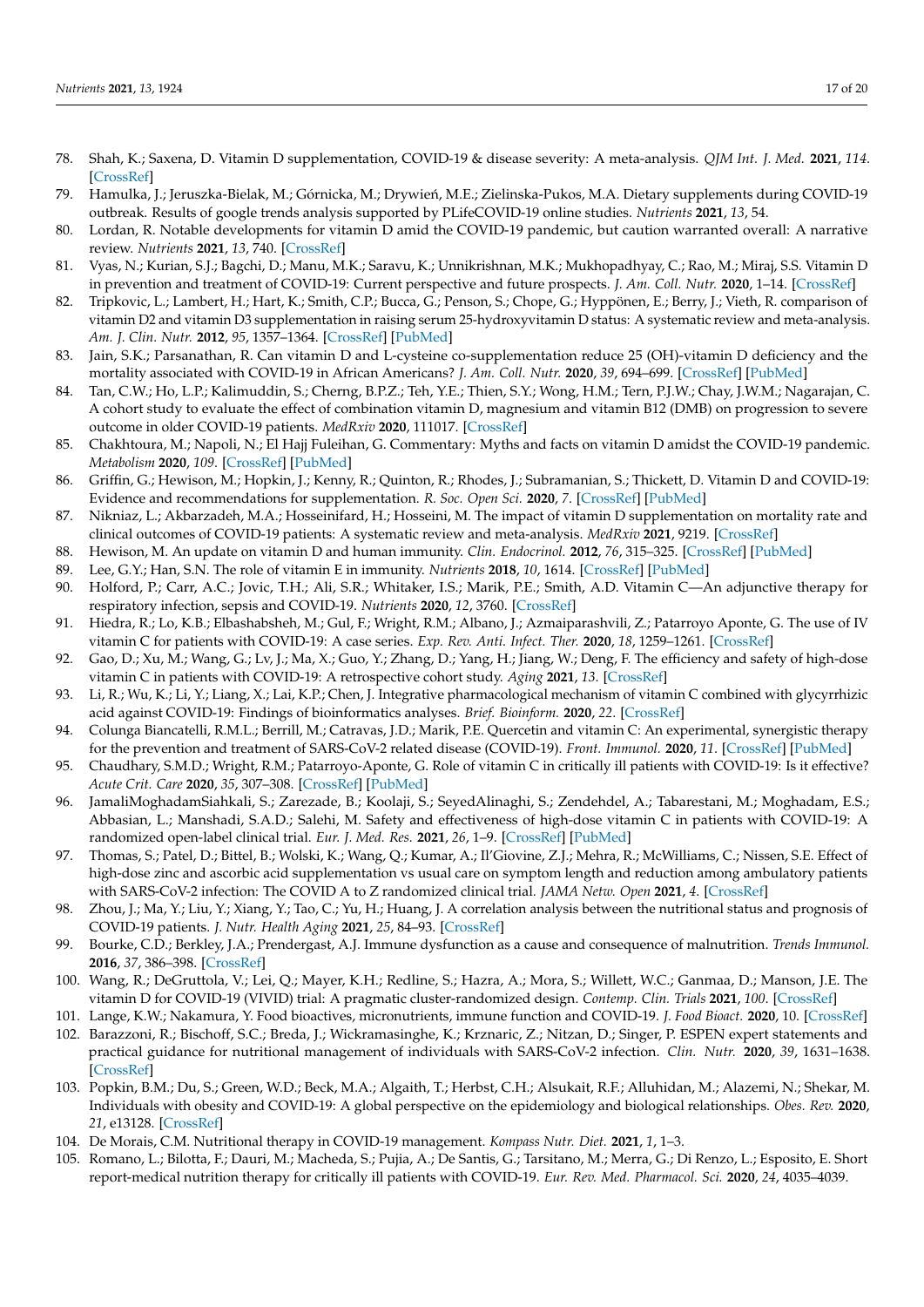- <span id="page-17-0"></span>106. Pecora, F.; Persico, F.; Argentiero, A.; Neglia, C.; Esposito, S. The role of micronutrients in support of the immune response against viral infections. *Nutrients* **2020**, *12*, 3198. [\[CrossRef\]](http://doi.org/10.3390/nu12103198)
- <span id="page-17-1"></span>107. Gorji, A.; Ghadiri, M.K. The potential roles of micronutrient deficiency and immune system dysfunction in COVID-19 pandemic. *Nutrition* **2020**, 111047. [\[CrossRef\]](http://doi.org/10.1016/j.nut.2020.111047)
- <span id="page-17-2"></span>108. Junaid, K.; Ejaz, H.; Abdalla, A.E.; Abosalif, K.O.; Ullah, M.I.; Yasmeen, H.; Younas, S.; Hamam, S.S.; Rehman, A. Effective immune functions of micronutrients against Sars-Cov-2. *Nutrients* **2020**, *12*, 2992. [\[CrossRef\]](http://doi.org/10.3390/nu12102992) [\[PubMed\]](http://www.ncbi.nlm.nih.gov/pubmed/33003648)
- <span id="page-17-3"></span>109. McAuliffe, S.; Ray, S.; Fallon, E.; Bradfield, J.; Eden, T.; Kohlmeier, M. Dietary micronutrients in the wake of COVID-19: An appraisal of evidence with a focus on high-risk groups and preventative healthcare. *BMJ Nutr. Prev. Health* **2020**, *3*, 93. [\[CrossRef\]](http://doi.org/10.1136/bmjnph-2020-000100) [\[PubMed\]](http://www.ncbi.nlm.nih.gov/pubmed/33235973)
- <span id="page-17-4"></span>110. Xing, Y.; Zhao, B.; Yin, L.; Guo, M.; Shi, H.; Zhu, Z.; Zhang, L.; He, J.; Ling, Y.; Gao, M. Vitamin C supplementation is necessary for patients with coronavirus disease: An ultra-high-performance liquid chromatography-tandem mass spectrometry finding. *J. Pharm. Biomed. Anal.* **2021**, *196*. [\[CrossRef\]](http://doi.org/10.1016/j.jpba.2021.113927) [\[PubMed\]](http://www.ncbi.nlm.nih.gov/pubmed/33549875)
- <span id="page-17-5"></span>111. Fernández-Quintela, A.; Milton-Laskibar, I.; Trepiana, J.; Gómez-Zorita, S.; Kajarabille, N.; Léniz, A.; González, M.; Portillo, M.P. Key aspects in nutritional management of COVID-19 patients. *J. Clin. Med.* **2020**, *9*, 2589. [\[CrossRef\]](http://doi.org/10.3390/jcm9082589)
- <span id="page-17-6"></span>112. Laviano, A.; Zanetti, M. Nutrition support in the time of SARS-CoV-2 (COVID-19). *Nutrition* **2020**, *74*. [\[CrossRef\]](http://doi.org/10.1016/j.nut.2020.110834)
- <span id="page-17-7"></span>113. Tsamakis, K.; Triantafyllis, A.S.; Tsiptsios, D.; Spartalis, E.; Mueller, C.; Tsamakis, C.; Chaidou, S.; Spandidos, D.A.; Fotis, L.; Economou, M. COVID-19 related stress exacerbates common physical and mental pathologies and affects treatment. *Exp. Ther. Med.* **2020**, *20*, 159–162. [\[CrossRef\]](http://doi.org/10.3892/etm.2020.8671) [\[PubMed\]](http://www.ncbi.nlm.nih.gov/pubmed/32509006)
- <span id="page-17-8"></span>114. Merad, M.; Martin, J.C. Pathological inflammation in patients with COVID-19: A key role for monocytes and macrophages. *Nat. Rev. Immunol.* **2020**, *20*, 355–362. [\[CrossRef\]](http://doi.org/10.1038/s41577-020-0331-4) [\[PubMed\]](http://www.ncbi.nlm.nih.gov/pubmed/32376901)
- <span id="page-17-9"></span>115. Lange, K.W.; Nakamura, Y. Movement and nutrition in COVID-19. *Mov. Nutr. Health Dis.* **2020**, *4*. [\[CrossRef\]](http://doi.org/10.5283/mnhd.33)
- <span id="page-17-10"></span>116. Clemente-Suárez, V.J.; Fuentes-García, J.P.; de la Vega Marcos, R.; Martínez Patiño, M.J. Modulators of the personal and professional threat perception of olympic athletes in the actual COVID-19 crisis. *Front. Psychol.* **2020**, *11*. [\[CrossRef\]](http://doi.org/10.3389/fpsyg.2020.01985) [\[PubMed\]](http://www.ncbi.nlm.nih.gov/pubmed/32849157)
- <span id="page-17-11"></span>117. Kumar, K.H.; Baruah, M. Nutritional endocrine disorders. *J. Med. Nutr. Nutraceut.* **2012**, *1*. [\[CrossRef\]](http://doi.org/10.4103/2278-019X.94627)
- <span id="page-17-12"></span>118. Monneret, C. What is an endocrine disruptor? *Comptes Rendus Biol.* **2017**, *340*, 403–405. [\[CrossRef\]](http://doi.org/10.1016/j.crvi.2017.07.004)
- <span id="page-17-13"></span>119. Plunk, E.C.; Richards, S.M. Epigenetic modifications due to environment, ageing, nutrition, and endocrine disrupting chemicals and their effects on the endocrine system. *Int. J. Endocrinol.* **2020**, *2020*. [\[CrossRef\]](http://doi.org/10.1155/2020/9251980)
- <span id="page-17-14"></span>120. Abdel-Moneim, A.; Hosni, A. Insights into the possible impact of COVID-19 on the endocrine system. *Arch. Physiol. Biochem.* **2021**, 1–9. [\[CrossRef\]](http://doi.org/10.1080/13813455.2021.1890131)
- <span id="page-17-15"></span>121. Song, P.; Li, W.; Xie, J.; Hou, Y.; You, C. Cytokine storm induced by SARS-CoV-2. *Clin. Chim. Acta* **2020**, *509*, 280–287. [\[CrossRef\]](http://doi.org/10.1016/j.cca.2020.06.017)
- <span id="page-17-16"></span>122. Calder, P.C. Nutrition, immunity and COVID-19. *BMJ Nutr. Prev. Health* **2020**, *3*, 74–92. [\[CrossRef\]](http://doi.org/10.1136/bmjnph-2020-000085)
- <span id="page-17-17"></span>123. Yoshii, K.; Hosomi, K.; Sawane, K.; Kunisawa, J. Metabolism of dietary and microbial vitamin B family in the regulation of host immunity. *Front. Nutr.* **2019**, *6*. [\[CrossRef\]](http://doi.org/10.3389/fnut.2019.00048) [\[PubMed\]](http://www.ncbi.nlm.nih.gov/pubmed/31058161)
- <span id="page-17-18"></span>124. Cerullo, G.; Negro, M.; Parimbelli, M.; Pecoraro, M.; Perna, S.; Liguori, G.; Rondanelli, M.; Cena, H.; D'Antona, G. the long history of vitamin C: From prevention of the common cold to potential aid in the treatment of COVID-19. *Front. Immunol.* **2020**, *11*. [\[CrossRef\]](http://doi.org/10.3389/fimmu.2020.574029) [\[PubMed\]](http://www.ncbi.nlm.nih.gov/pubmed/33193359)
- <span id="page-17-19"></span>125. Ng, T.B.; Cheung, R.C.F.; Wong, J.H.; Wang, Y.; Ip, D.T.M.; Wan, D.C.C.; Xia, J. Antiviral activities of whey proteins. *Appl. Microbiol. Biotechnol.* **2015**, *99*, 6997–7008. [\[CrossRef\]](http://doi.org/10.1007/s00253-015-6818-4)
- <span id="page-17-20"></span>126. Chowdhury, M.A.; Hossain, N.; Kashem, M.A.; Shahid, M.A.; Alam, A. Immune response in COVID-19: A review. *Infect. Public Health* **2020**, *13*. [\[CrossRef\]](http://doi.org/10.1016/j.jiph.2020.07.001)
- <span id="page-17-21"></span>127. Herrera-Peco, I.; Jiménez-Gómez, B.; Peña-Deudero, J.J.; De Gracia, E.B. Comments on nutritional recommendations for CoVID-19 quarantine. *Eur. J. Clin. Nutr.* **2021**, 1–2. [\[CrossRef\]](http://doi.org/10.1038/s41430-021-00861-1)
- <span id="page-17-22"></span>128. Uversky, V.N.; Elrashdy, F.; Aljadawi, A.; Ali, S.M.; Khan, R.H.; Redwan, E.M. Severe acute respiratory syndrome coronavirus 2 infection reaches the human nervous system: How? *J. Neurosci. Res.* **2021**, *99*, 750–777. [\[CrossRef\]](http://doi.org/10.1002/jnr.24752)
- <span id="page-17-23"></span>129. Campos-Bedolla, P.; Walter, F.R.; Veszelka, S.; Deli, M.A. Role of the blood–brain barrier in the nutrition of the central nervous system. *Arch. Med. Res.* **2014**, *45*, 610–638. [\[CrossRef\]](http://doi.org/10.1016/j.arcmed.2014.11.018)
- <span id="page-17-24"></span>130. Virmani, A.; Pinto, L.; Binienda, Z.; Ali, S. Food, nutrigenomics, and neurodegeneration–neuroprotection by what you eat! *Mol. Neurobiol.* **2013**, *48*, 353–362. [\[CrossRef\]](http://doi.org/10.1007/s12035-013-8498-3)
- <span id="page-17-25"></span>131. Blondeau, N. The nutraceutical potential of omega-3 alpha-linolenic acid in reducing the consequences of stroke. *Biochimie* **2016**, *120*, 49–55. [\[CrossRef\]](http://doi.org/10.1016/j.biochi.2015.06.005)
- <span id="page-17-26"></span>132. Ursell, L.K.; Metcalf, J.L.; Parfrey, L.W.; Knight, R. Defining the human microbiome. *Nut. Rev.* **2012**, *70* (Suppl. 1), S38–S44. [\[CrossRef\]](http://doi.org/10.1111/j.1753-4887.2012.00493.x)
- <span id="page-17-27"></span>133. Vighi, G.; Marcucci, F.; Sensi, L.; Di Cara, G.; Frati, F. Allergy and the gastrointestinal system. *Clin. Exp. Immunol.* **2008**, *153*, 3–6. [\[CrossRef\]](http://doi.org/10.1111/j.1365-2249.2008.03713.x)
- <span id="page-17-28"></span>134. Zhang, T.; Cui, X.; Zhao, X.; Wang, J.; Zheng, J.; Zheng, G.; Guo, W.; Cai, C.; He, S.; Xu, Y. Detectable SARS-CoV-2 viral RNA in feces of three children during recovery period of COVID-19 pneumonia. *J. Med. Virol.* **2020**, *92*, 909–914. [\[CrossRef\]](http://doi.org/10.1002/jmv.25795)
- <span id="page-17-29"></span>135. Finlay, B.B.; Amato, K.R.; Azad, M.; Blaser, M.J.; Bosch, T.C.; Chu, H.; Giles-Vernick, T. The hygiene hypothesis, the COVID pandemic, and consequences for the human microbiome. *Proc. Natl. Acad. Sci. USA* **2021**, *118*, e2010217118. [\[CrossRef\]](http://doi.org/10.1073/pnas.2010217118) [\[PubMed\]](http://www.ncbi.nlm.nih.gov/pubmed/33472859)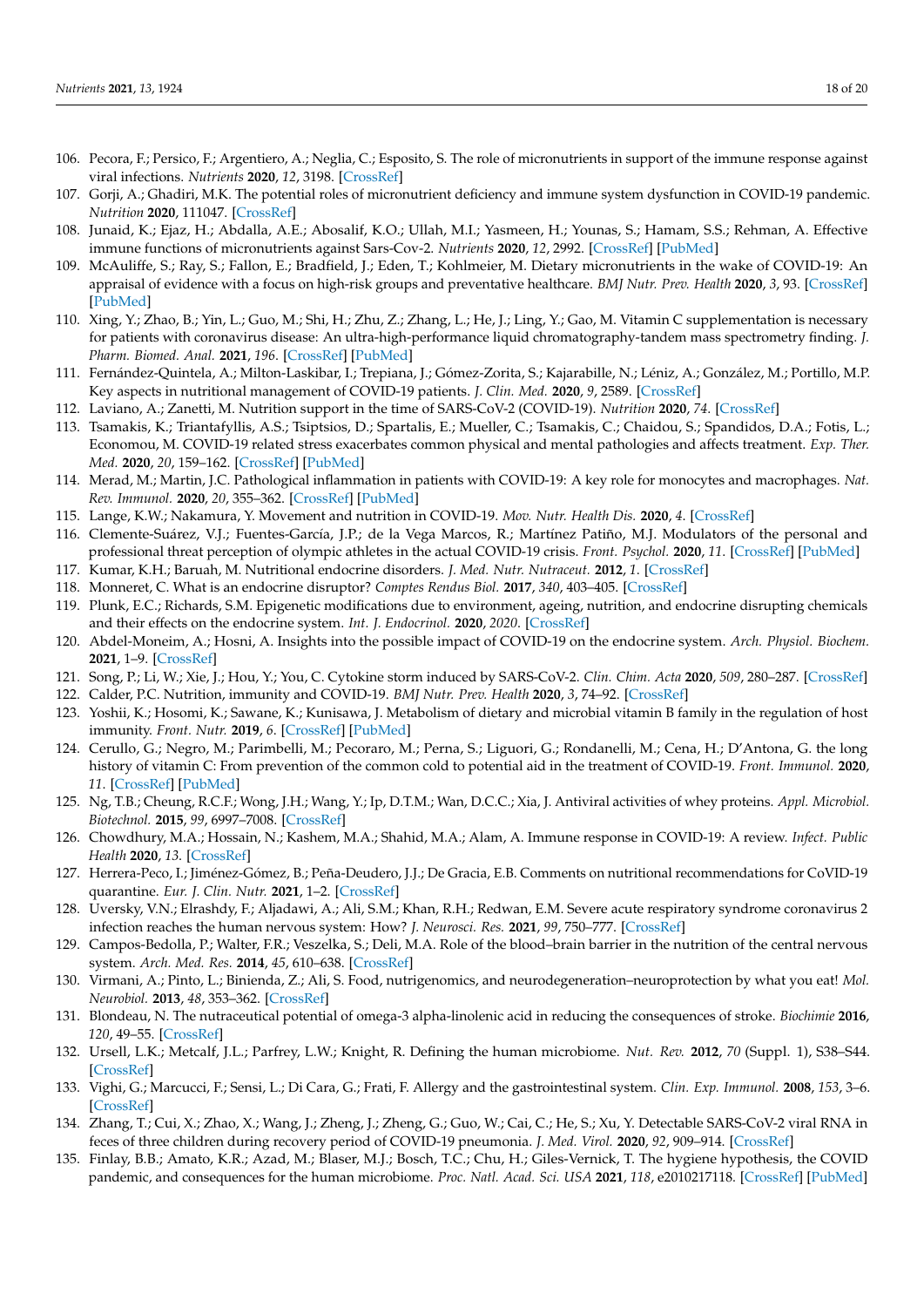- <span id="page-18-0"></span>136. Geva-Zatorsky, N.; Sefik, E.; Kua, L.; Pasman, L.; Tan, T.G.; Ortiz-Lopez, A.; Yanortsang, T.B.; Yang, L.; Jupp, R.; Mathis, D. Mining the human gut microbiota for immunomodulatory organisms. *Cell* **2017**, *168*, 928–943. [\[CrossRef\]](http://doi.org/10.1016/j.cell.2017.01.022)
- <span id="page-18-1"></span>137. Walton, G.E.; Gibson, G.R.; Hunter, K.A. Mechanisms linking the human gut microbiome to prophylactic and treatment strategies for COVID-19. *Br. J. Nutr.* **2020**, 1–9. [\[CrossRef\]](http://doi.org/10.1017/S0007114520003980) [\[PubMed\]](http://www.ncbi.nlm.nih.gov/pubmed/33032673)
- <span id="page-18-2"></span>138. Gu, S.; Chen, Y.; Wu, Z.; Chen, Y.; Gao, H.; Lv, L.; Guo, F.; Zhang, X.; Luo, R.; Huang, C. Alterations of the gut microbiota in patients with coronavirus disease 2019 or H1N1 influenza. *Clin. Infect. Dis.* **2020**, *71*, 2669–2678. [\[CrossRef\]](http://doi.org/10.1093/cid/ciaa709) [\[PubMed\]](http://www.ncbi.nlm.nih.gov/pubmed/32497191)
- <span id="page-18-3"></span>139. Yeoh, Y.K.; Zuo, T.; Lui, G.C.; Zhang, F.; Liu, Q.; Li, A.Y.; Chung, A.C.; Cheung, C.P.; Tso, E.Y.; Fung, K.S.; et al. Gut microbiota composition reflects disease severity and dysfunctional immune responses in patients with COVID-19. *Gut* **2021**, *70*, 698–706. [\[CrossRef\]](http://doi.org/10.1136/gutjnl-2020-323020) [\[PubMed\]](http://www.ncbi.nlm.nih.gov/pubmed/33431578)
- <span id="page-18-4"></span>140. Zuo, T.; Zhang, F.; Lui, G.C.; Yeoh, Y.K.; Li, A.Y.; Zhan, H.; Wan, Y.; Chung, A.C.; Cheung, C.P.; Chen, N. Alterations in gut microbiota of patients with COVID-19 during time of hospitalization. *Gastroenterology* **2020**, *159*, 944–955. [\[CrossRef\]](http://doi.org/10.1053/j.gastro.2020.05.048) [\[PubMed\]](http://www.ncbi.nlm.nih.gov/pubmed/32442562)
- <span id="page-18-5"></span>141. Villapol, S. Gastrointestinal symptoms associated with COVID-19: Impact on the gut microbiome. *Transl. Res.* **2020**, *226*. [\[CrossRef\]](http://doi.org/10.1016/j.trsl.2020.08.004)
- <span id="page-18-6"></span>142. Cerdá, B.; Pérez, M.; Pérez-Santiago, J.D.; Tornero-Aguilera, J.F.; González-Soltero, R.; Larrosa, M. Gut microbiota modification: Another piece in the puzzle of the benefits of physical exercise in health? *Front. Physiol.* **2016**, *7*. [\[CrossRef\]](http://doi.org/10.3389/fphys.2016.00051)
- <span id="page-18-7"></span>143. Xu, Z.; Knight, R. Dietary effects on human gut microbiome diversity. *Br. J. Nutr.* **2015**, *113*, S1–S5. [\[CrossRef\]](http://doi.org/10.1017/S0007114514004127)
- <span id="page-18-8"></span>144. Kau, A.L.; Ahern, P.P.; Griffin, N.W.; Goodman, A.L.; Gordon, J.I. Human nutrition, the gut microbiome and the immune system. *Nature* **2011**, *474*, 327–336. [\[CrossRef\]](http://doi.org/10.1038/nature10213) [\[PubMed\]](http://www.ncbi.nlm.nih.gov/pubmed/21677749)
- <span id="page-18-9"></span>145. Flint, H.J. The impact of nutrition on the human microbiome. *Nutr. Rev.* **2012**, *70*, S10–S13. [\[CrossRef\]](http://doi.org/10.1111/j.1753-4887.2012.00499.x)
- <span id="page-18-10"></span>146. Tartof, S.Y.; Qian, L.; Hong, V.; Wei, R.; Nadjafi, R.F.; Fischer, H.; Li, Z.; Shaw, S.F.; Caparosa, S.L.; Nau, C.L. Obesity and mortality among patients diagnosed with COVID-19: Results from an integrated health care organization. *Ann. Intern. Med.* **2020**, *173*, 773–781. [\[CrossRef\]](http://doi.org/10.7326/M20-3742) [\[PubMed\]](http://www.ncbi.nlm.nih.gov/pubmed/32783686)
- <span id="page-18-11"></span>147. Bahrmann, A.; Benner, L.; Christ, M.; Bertsch, T.; Sieber, C.C.; Katus, H.; Bahrmann, P. The Charlson Comorbidity and Barthel Index predict length of hospital stay, mortality, cardiovascular mortality and rehospitalization in unselected older patients admitted to the emergency department. *Aging Clin. Exp. Res.* **2019**, *31*, 1233–1242. [\[CrossRef\]](http://doi.org/10.1007/s40520-018-1067-x) [\[PubMed\]](http://www.ncbi.nlm.nih.gov/pubmed/30406920)
- <span id="page-18-12"></span>148. Kodama, S.; Saito, K.; Tanaka, S.; Maki, M.; Yachi, Y.; Asumi, M.; Sugawara, A.; Totsuka, K.; Shimano, H.; Ohashi, Y. Cardiorespiratory fitness as a quantitative predictor of all-cause mortality and cardiovascular events in healthy men and women: A meta-analysis. *JAMA* **2009**, *301*, 2024–2035. [\[CrossRef\]](http://doi.org/10.1001/jama.2009.681)
- <span id="page-18-13"></span>149. Shiroma, E.J.; Lee, I. Physical activity and cardiovascular health: Lessons learned from epidemiological studies across age, gender, and race/ethnicity. *Circulation* **2010**, *122*, 743–752. [\[CrossRef\]](http://doi.org/10.1161/CIRCULATIONAHA.109.914721) [\[PubMed\]](http://www.ncbi.nlm.nih.gov/pubmed/20713909)
- <span id="page-18-14"></span>150. McElvaney, O.J.; McEvoy, N.L.; McElvaney, O.F.; Carroll, T.P.; Murphy, M.P.; Dunlea, D.M.; Ní Choileáin, O.; Clarke, J.; O'Connor, E.; Hogan, G. Characterization of the inflammatory response to severe COVID-19 illness. *Am. J. Respir. Crit. Care Med.* **2020**, *202*, 812–821. [\[CrossRef\]](http://doi.org/10.1164/rccm.202005-1583OC) [\[PubMed\]](http://www.ncbi.nlm.nih.gov/pubmed/32584597)
- <span id="page-18-15"></span>151. Rodríguez-Llamazares, S.; Aguirre-Pérez, T.; Thirión-Romero, I.I.; Pérez-Padilla, J.R. How silent is hypoxemia in COVID-19? *NCT Neumol. Cir. Tórax* **2020**, *79*, 69–70.
- <span id="page-18-16"></span>152. Torres-Castro, R.; Vasconcello-Castillo, L.; Alsina-Restoy, X.; Solis-Navarro, L.; Burgos, F.; Puppo, H.; Vilaró, J. Respiratory function in patients post-infection by COVID-19: A systematic review and meta-analysis. *Pulmonology* **2020**. [\[CrossRef\]](http://doi.org/10.1016/j.pulmoe.2020.10.013) [\[PubMed\]](http://www.ncbi.nlm.nih.gov/pubmed/33262076)
- <span id="page-18-17"></span>153. Xu, J.; Xu, X.; Jiang, L.; Dua, K.; Hansbro, P.M.; Liu, G. SARS-CoV-2 induces transcriptional signatures in human lung epithelial cells that promote lung fibrosis. *Respir. Res.* **2020**, *21*, 1–12. [\[CrossRef\]](http://doi.org/10.1186/s12931-020-01445-6) [\[PubMed\]](http://www.ncbi.nlm.nih.gov/pubmed/32664949)
- <span id="page-18-18"></span>154. Aggio, D.; Papachristou, E.; Papacosta, O.; Lennon, L.T.; Ash, S.; Whincup, P.H.; Wannamethee, S.G.; Jefferis, B.J. Association between 20-year trajectories of nonoccupational physical activity from midlife to old age and biomarkers of cardiovascular disease: A 20-year longitudinal study of British men. *Am. J. Epidemiol.* **2018**, *187*, 2315–2323. [\[CrossRef\]](http://doi.org/10.1093/aje/kwy157) [\[PubMed\]](http://www.ncbi.nlm.nih.gov/pubmed/30124747)
- <span id="page-18-19"></span>155. Moreira, J.B.; Wohlwend, M.; Wisløff, U. Exercise and cardiac health: Physiological and molecular insights. *Nat. Metabol.* **2020**, *2*, 829–839. [\[CrossRef\]](http://doi.org/10.1038/s42255-020-0262-1)
- <span id="page-18-20"></span>156. Proud, P.C.; Tsitoura, D.; Watson, R.J.; Chua, B.Y.; Aram, M.J.; Bewley, K.R.; Carroll, M.W. Prophylactic intranasal administration of a TLR2/6 agonist reduces upper respiratory tract viral shedding in a SARS-CoV-2 challenge ferret model. *EBioMedicine* **2021**, *63*, 103153. [\[CrossRef\]](http://doi.org/10.1016/j.ebiom.2020.103153)
- <span id="page-18-21"></span>157. South, A.M.; Tomlinson, L.; Edmonston, D.; Hiremath, S.; Sparks, M.A. Controversies of renin–angiotensin system inhibition during the COVID-19 pandemic. *Nat. Rev. Nephrol.* **2020**, *16*, 305–307. [\[CrossRef\]](http://doi.org/10.1038/s41581-020-0279-4)
- <span id="page-18-22"></span>158. The Lancet Diabetes & Endocrinology. COVID-19: Underlying metabolic health in the spotlight. *Lancet Diabetes Endocrinol.* **2020**, *8*. [\[CrossRef\]](http://doi.org/10.1016/S2213-8587(20)30164-9)
- <span id="page-18-23"></span>159. Cheval, B.; Sieber, S.; Maltagliati, S.; Millet, G.P.; Formánek, T.; Chalabaev, A.; Cullati, S.; Boisgontier, M.P. Muscle strength is associated with COVID-19 hospitalization in adults 50 years of age and older. *MedRxiv* **2021**, 1–20. [\[CrossRef\]](http://doi.org/10.1101/2021.02.02.21250909)
- <span id="page-18-24"></span>160. Laukkanen, J.A.; Voutilainen, A.; Kurl, S.; Araujo, C.G.S.; Jae, S.Y.; Kunutsor, S.K. Handgrip strength is inversely associated with fatal cardiovascular and all-cause mortality events. *Ann. Med.* **2020**, *52*, 109–119. [\[CrossRef\]](http://doi.org/10.1080/07853890.2020.1748220)
- <span id="page-18-25"></span>161. Okazaki, T.; Ebihara, S.; Mori, T.; Izumi, S.; Ebihara, T. Association between sarcopenia and pneumonia in older people. *Geriatr. Gerontol. Int.* **2020**, *20*, 7–13. [\[CrossRef\]](http://doi.org/10.1111/ggi.13839)
- <span id="page-18-26"></span>162. Wang, P.; Li, Y.; Wang, Q. Sarcopenia: An underlying treatment target during the COVID-19 pandemic. *Nutrition* **2021**, *84*. [\[CrossRef\]](http://doi.org/10.1016/j.nut.2020.111104) [\[PubMed\]](http://www.ncbi.nlm.nih.gov/pubmed/33421827)